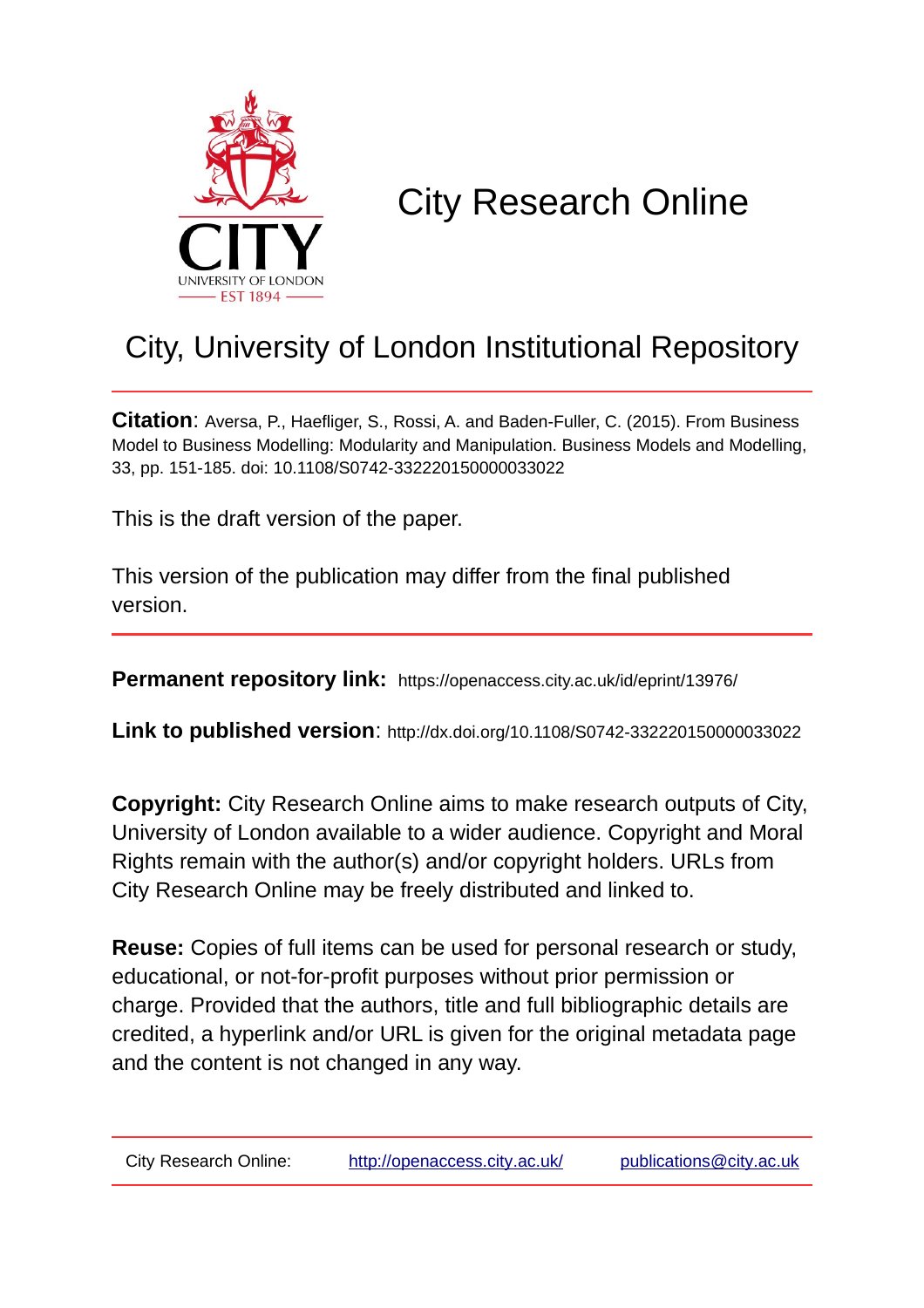## **From Business Model to Business Modeling: Modularity and Manipulation**

**Paolo Aversa** Cass Business School, City University London

**Stefan Haefliger** Cass Business School, City University London

**Alessandro Rossi** DEM, Università degli Studi di Trento

**Charles Baden-Fuller** Cass Business School, City University London

## **Abstract**

The concept of modularity has gained considerable traction in technology studies as a way to conceive, describe and innovate complex systems, such as product design or organizational structures. In the recent literature, technological modularity has often been intertwined with business model innovation, and scholarship has started investigating how modularity in technology affects changes in business models, both at the cognitive and activity system levels. Yet we still lack a theoretical definition of what modularity is in the business model domain. Business model innovation also encompasses different possibilities of modeling businesses, which are not clearly understood nor classified. We ask when, how and if modularity theory can be extended to business models in order to enable effective and efficient modeling. We distinguish theoretically between modularity for technology and for business models, and investigate the key processes of modularization and manipulation. We introduce the basic operations of business modeling via modular operators adapted from the technological modularity domain, using iconic examples to develop an analogical reasoning between modularity in technology and in business models. Finally, we discuss opportunities for using modularity theory to foster the understanding of business models and modeling, and develop a challenging research agenda for future investigations.

*Keywords: business model, modeling, cognition, modularity, manipulation, decomposability*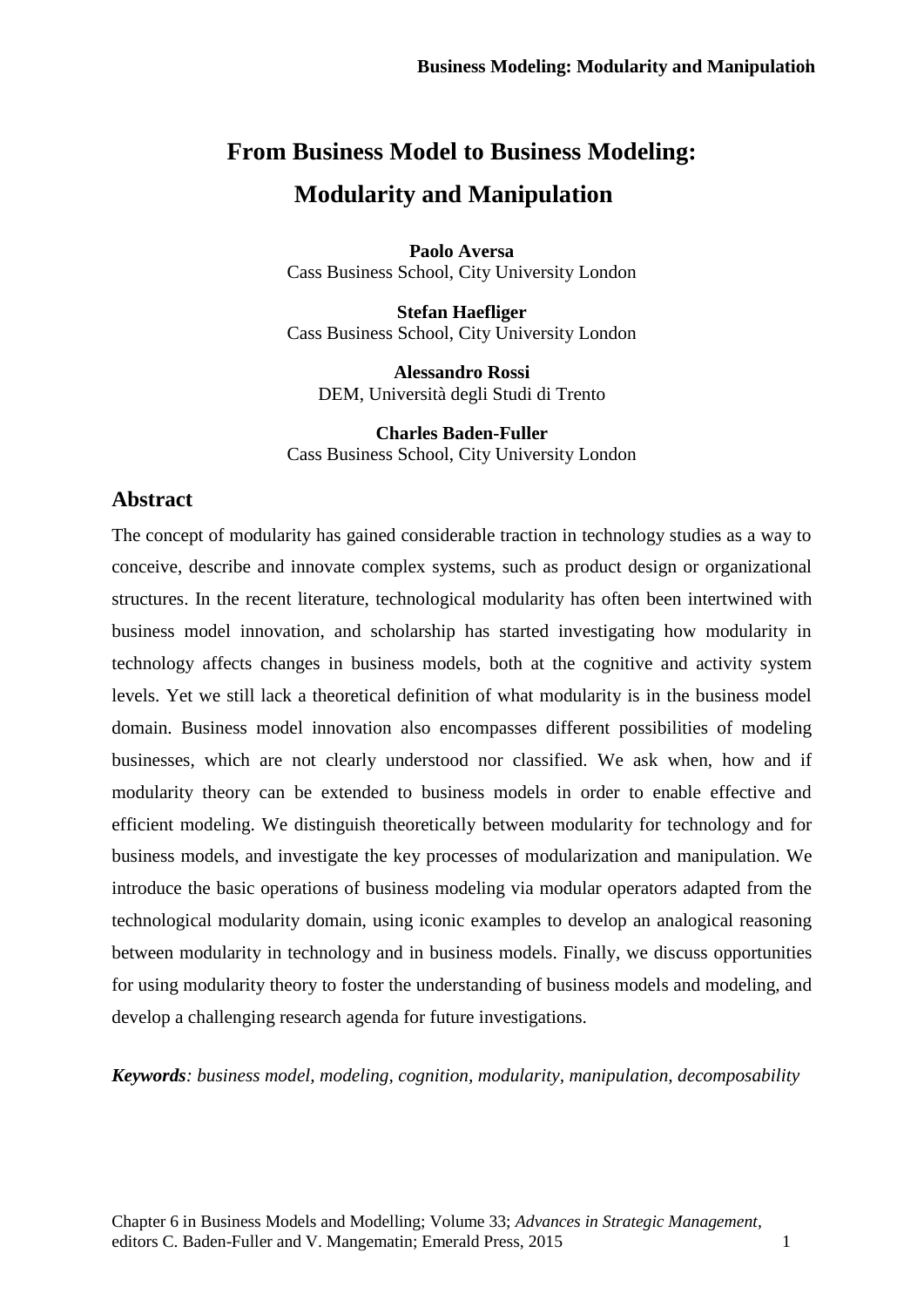## **From Business Model to Business Modeling: Modularity and Manipulation**

## **Introduction**

A business model represents a business enterprise's essential value creation and capture activities in reduced and abstract form (Teece, 2010). Such models are, first of all, cognitive devices that mediate between managerial thinking and engagement in economic activities (Baden-Fuller & Morgan, 2010; Chesbrough & Rosenbloom, 2002; Martins, Rindova & Greenbaum, 2015), and so represent complex economic environments in simplified forms, facilitating reasoning and communication to third parties. While economists work with sophisticated mathematical representations, simpler tools - such as lists or maps - are often employed as models in the management field (for a taxonomy see French, Maule & Papamichail, 2009; or see Osterwalder & Pigneur, 2010 for a business model 'canvas'). The business model, specifically, has recently gained widespread interest and application among scholars and managers as a helpful tool for both thinking about and creating systems of value creation, delivery and capture (for a review see Zott, Amit & Massa, 2011).

Business models can be represented in many forms, and employing a particular style of representation can affect the associated thinking processes and thus the model's functionality (Martins et al., 2015). However, several recent scholarly representations of business models despite being grounded in different theoretical premises - have in common the fact that they are conceived as combinations of sub-categories populated by consistent elements (see among others the classifications by Baden-Fuller & Mangematin, 2013; Demil & Lecocq, 2010; Massa & Tucci, 2013; Osterwalder & Pigneur, 2010; Zott & Amit, 2010). Also, the popularity of tools such as the 'business model canvas' (Osterwalder & Pigneur, 2010) among practitioners seems to suggest that even managers are at ease with representing business models as simplified systems of interconnected elements. Thus we start from the situation where a model for business is considered relevant and useful (Morgan, 2012), and cognitive efforts to represent "business models as models" (Baden-Fuller & Morgan, 2010) are important in order for the role of business models as "manipulable instruments" (i.e., instruments that can be voluntarily shaped and changed to gather insight) to be enacted. These in turn can be helpful in assisting scholarly and managerial reflection both on what a firm does (or could do) to create and capture value, and on how it can be modeled and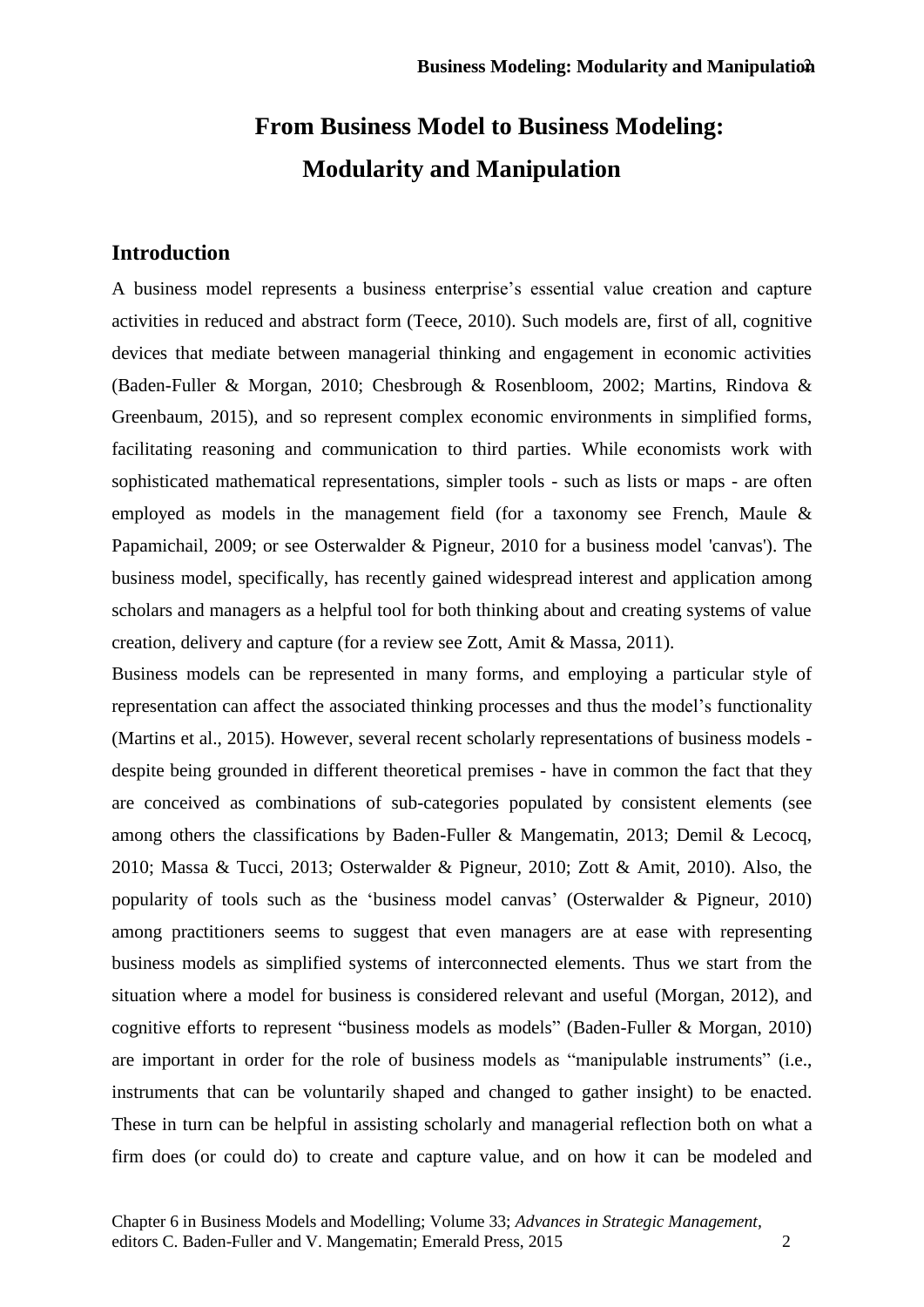innovated to fit changing technological or market conditions (Baden-Fuller & Haefliger, 2013).

In this paper, we refer to *business modeling* as the set of cognitive actions aimed at representing (complex) business activities in a parsimonious, simplified form (i.e., a business model), as well as to the set of activities that cognitively manipulate the business model to evaluate alternative ways in which it could be designed. These activities are the antecedents of business model innovation, which - however radical or incremental - often constitute a change in a business model that is commonly perceived as useful in its representation, and which scholars often connect to an opportunity for performance enhancement (Zott & Amit, 2007, 2008). Once implemented, business model innovation may lead on to sustainable business operations, or it may fail: but we leave it to past and future research as well as management practice to engage with the perils of execution. Beyond this, what is noteworthy here is that scholars seem to share a growing interest in the underlying idea of *modeling* a business model, which is tightly connected to other popular concepts such as business model *innovation* (Baden-Fuller & Haefliger, 2013; Chesbrough, 2010; Gambardella & McGahan, 2010), *renewal* (Chesbrough, 2010), *evolution* (Doz & Kosonen, 2010), and *design* (Demil & Lecocq, 2010; Zott & Amit, 2010). This growing stream of research reflects the importance of understanding the underlying dynamics related to business model experimentation and manipulation, which often represent the most common option for firms needing to respond to changing environments or fierce competition.

Despite the fact that scholars have provided multiple suggestions as to how to represent business models, surprisingly little is known about the different ways in which such models can be manipulated and how such actions can help change *existing* business models, even though there has been much interest in manipulation as a tool to support experimentation, innovation, and performance (Zott & Amit, 2007, 2010), and in manipulability as a fundamental property of any model (Baden-Fuller & Haefliger, 2013; Baden-Fuller & Morgan, 2010). As an instrument for reasoning, the business model supports fundamental management decisions for both early-stage and mature businesses; but while the idea of the application of business models as a way to design new startup ventures has taken hold easily (Gambardella & McGahan, 2010; Zott & Amit, 2007), such inquiry appears to have been more difficult (and thus less investigated) in the realms of mature firms, where issues of endogeneity, inertia, and complexity can pose additional problems. Hence, it is even more valuable to consider the business model as a cognitive and analytical tool to play with alternative scenarios for existing businesses, and to model various possible outcomes of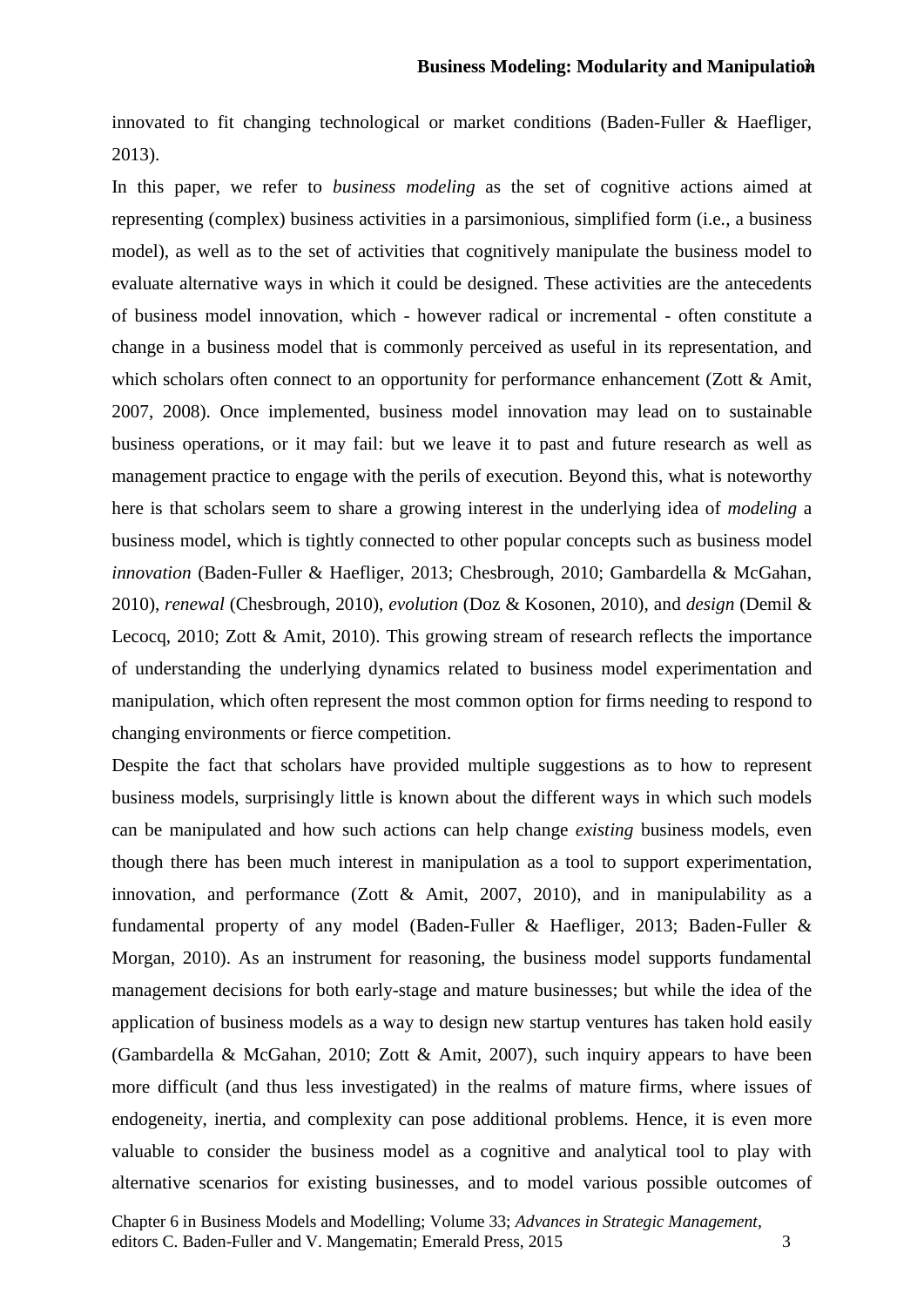strategic decisions. Also, despite the increasing interest in phenomena related to business model innovation, as well as their paramount importance, we still lack a clear understanding of the basic options for change in existing business models. In this study we tackle this important aspect by investigating the following research question: *How can we systematically understand and classify the manipulations of a business model?*

To respond to this question, we borrow from the theory of complex systems, and in particular from Simon (1962), who viewed modular systems as the result of deliberate human activity: i.e., that artifacts and social systems are conceived of as being composed of other subsystems. Attempts at modeling a new instantiation of an existing business model necessarily encounter the difficulties of *modularization* and *manipulation* as well as the opportunities and limitations of *decomposability* and *information hiding*. To follow this theoretical perspective, we consider the business model as a system of interconnected parts, which stand for subcategories populated by constituent elements, such as a business' monetization mechanisms. Our approach resonates with previous themes in the business model literature. As Massa and Tucci (2013) highlight, the level of abstraction of business model representations among scholars and practitioners varies between being more or less granular (i.e., including more or less elements, depending on the level of analysis), but the different classifications still tend to remain consistently represented in terms of the inter-relatedness of their elements. We suggest that this system approach offers a basis to understand how business models might change and, particularly, how firms might conceive such innovations as, for instance, the move from 'product' to 'multi-sided platform' business models, or from vertically integrated towards networked arrangements.

Other contributions in the strategic management literature on the economies of substitution (Garud & Kumaraswamy, 1993, 1995) follow a similar logic: economies of substitution "exist when the cost of designing a higher-performance system through the partial retention of existing components is lower than the cost of designing the system afresh" (Garud  $\&$ Kumaraswamy, 1993: 362). Modularization reduces costly transactions that prevent the benefits of modular systems from materializing (Garud & Kumaraswamy, 1995: 96). Modular designs - when possible and effectively implemented - allow for the achievement of greater system flexibility, along with the benefits coming from increased division of labor and specialization (Garud & Kumaraswamy, 1995). Moreover, components of modular systems can be mixed and matched in specific system designs, both to allow for larger product variety via element recombination (Devetag & Zaninotto, 2001), or to increase the overall value of existing solutions (Langlois & Robertson, 1992). In other words, elements in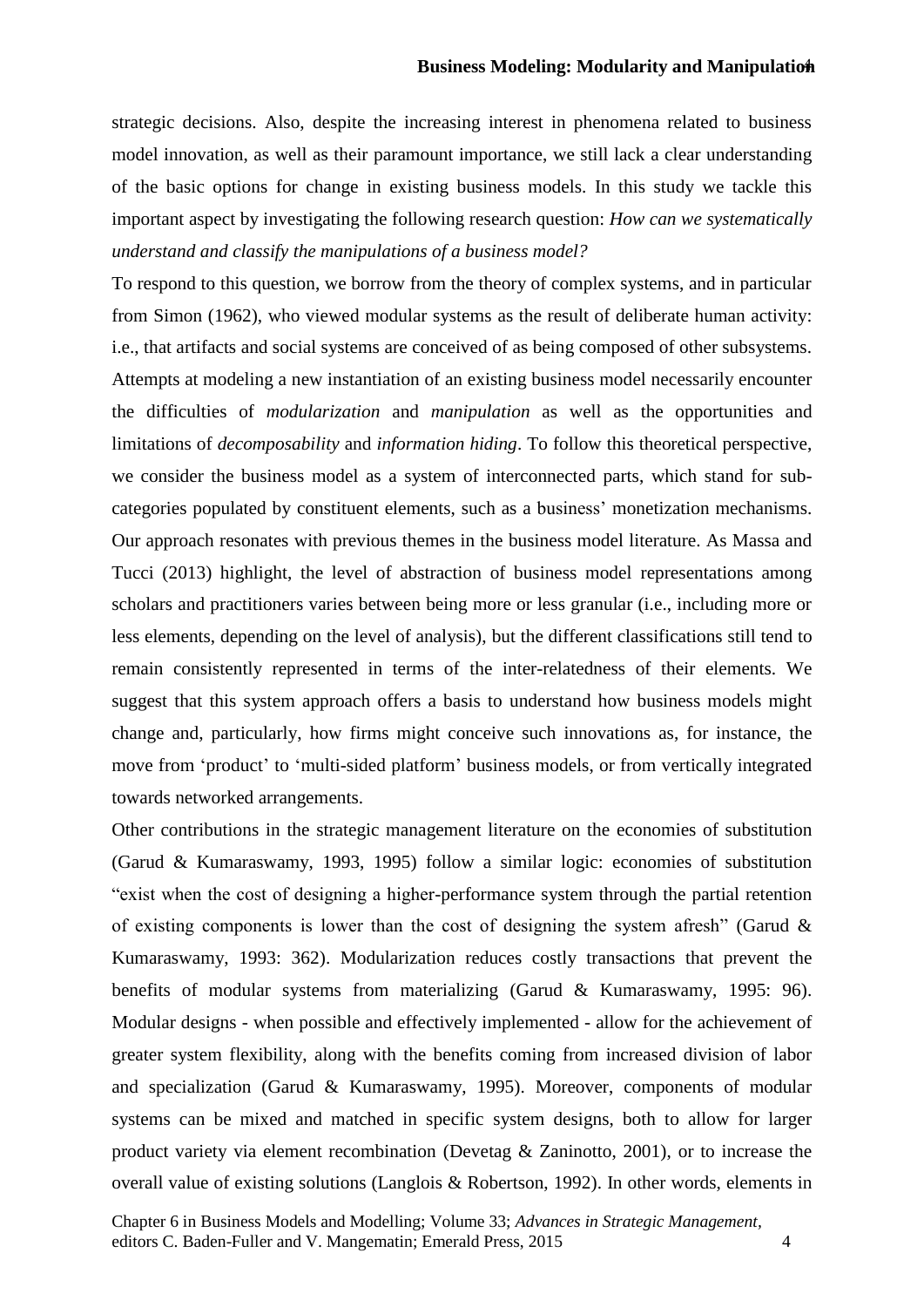modular designs show high degrees of manipulability, which enable efficient and effective experimentation in terms of novel, innovative configurations. If we can conceive of business models in terms of the principles of modularity, the notion of manipulability can facilitate changes in their design, which may lead to significant innovation for firms.

Since its very early days, the business model debate has been tightly intertwined with technology and innovation (Amit & Zott, 2001; Baden-Fuller & Haefliger, 2013; Chesbrough, 2010; Gambardella & McGahan, 2010), particularly, the discussion of how the diffusion of the Internet allowed firms to introduce new business models or innovate their existing ones (Amit & Zott, 2001; Baden-Fuller & Haefliger, 2013). For instance, the degree of modularity embedded in many information-intensive artifacts - such as ICT-based products and services (Yoo, Boland Jr, Lyytinen & Majchrzak, 2012) - has promoted the emergence of platform business models, also referred to as multi-sided business models (Rochet & Tirole, 2003; 2006). These allow different sides of a market to be connected via multiple technological platforms and technological domains (consider for example how Amazon, Google, or Airbnb platforms engage with different categories of users in exchanging goods, services, or other scarce resources, e.g., customer attention). Thus technological modularity has remained at the very core of the business model debate, and scholars have paid increasing attention to the benefits of modular technologies for business model innovation, to the point of starting to question whether business models themselves can actually be modular, and how their modularity might be related to the modularity of their enabling technologies (Bonina & Liebenau, 2015; Kodama, 2004; Parmatier, 2015).

Modularity in technologies may or may not foster modularity at the business model level: but it is not our goal here to investigate whether modularity in a technology triggers modularity in a business model, but rather to investigate how we can conceive and change business models using ideas of modularity and manipulation (i.e., voluntary change), whether or not technological change is involved. This is particularly important because, despite the principles of manipulation and modularity in modeling being a common theme in the literature of business models, we still lack a clear theoretical distinction between modularity theory as applied to technologies *vs*. as applied to business models. In these regards, we argue that scholarship needs to address three aspects promptly: (1) defining what modularity means in business model terms (and, by implication, how it might or might not differ from modularity in technology); (2) understanding what are the cognitive processes supporting business modeling in modular terms, and how the cognitive reasoning involved relates to real world activities; (3) identifying the boundary conditions that determine whether modularity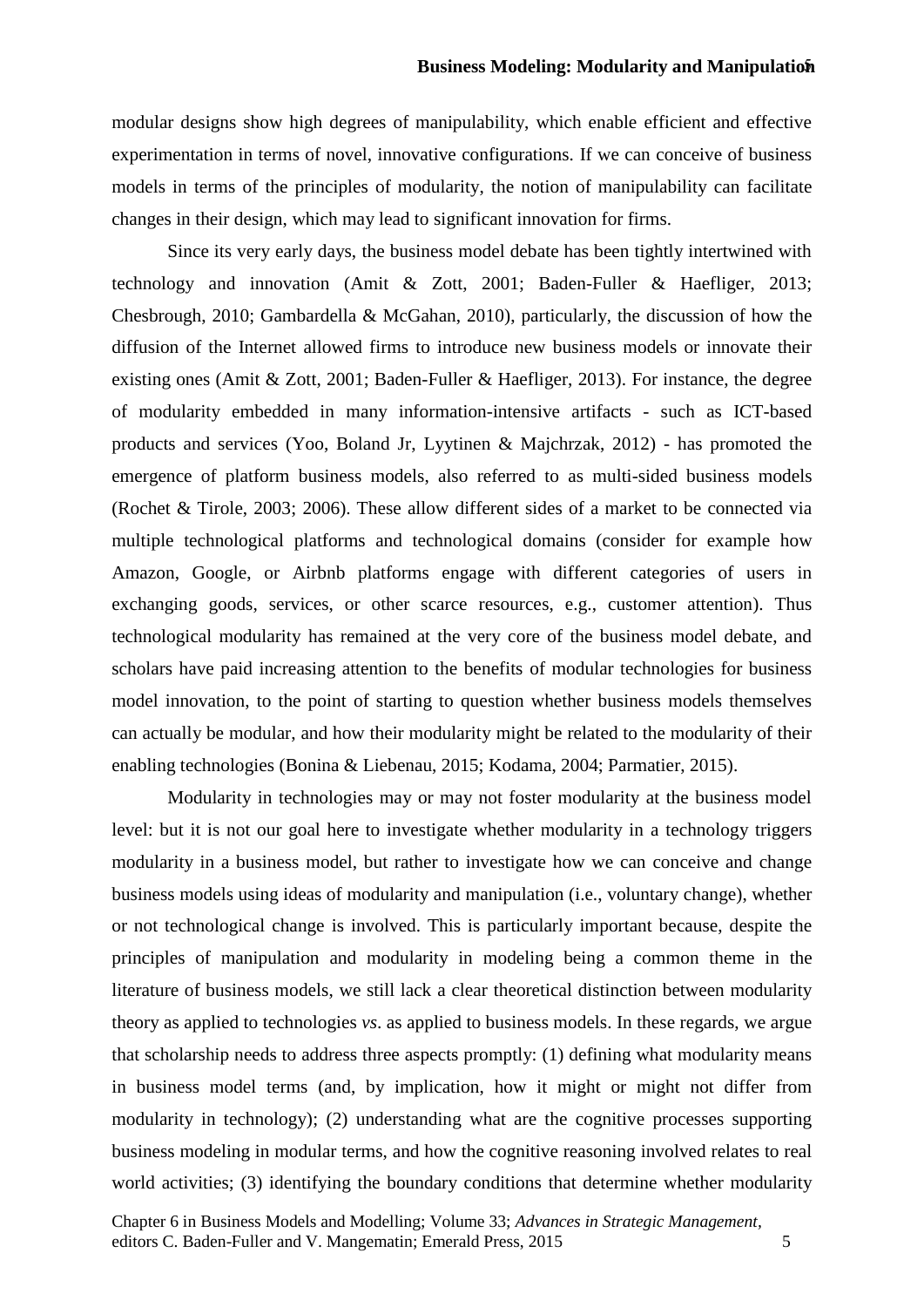theory can be applied to business models and modeling. Finally, we suggest that modularity is a viable theory to inquire into business models due to its own constituting logics that have also allowed its previous application to organizational contexts (see for example Brusoni, Marengo, Prencipe & Valente, 2007; Brusoni & Prencipe, 2001a).

We characterize our approach to business models as one that focuses on cognitive modeling, rather than real world execution. Business modeling can be divided into three phases (see Table 1). *Thinking* is the cognitive effort to *inquire* into the business, and usually corresponds to the individual effort of cognitively understanding a business. *Articulating* is the individual cognitive effort to *represent* the business in a parsimonious and simplified model, so that it may be conveniently shared with other stakeholders, whose interactions may affect the model representation itself. The articulation phase may involve considering possible modifications to the original business model, achieved via cognitive manipulation - a phase in which individuals and groups cognitively 'tinker' with possible alternatives to optimize their business model. Finally, the *doing* phase implies a series of decisions and routines to *translate* the cognitive model into a set of activities in the real world of business, which involves grappling with the messy details of technology. Table 1 refers to the complex challenges managers face when designing a business model.

|                                            | <b>Thinking</b>                                                       | <b>Articulating</b>                                                                                                                                                          | Doing                                                                                           |
|--------------------------------------------|-----------------------------------------------------------------------|------------------------------------------------------------------------------------------------------------------------------------------------------------------------------|-------------------------------------------------------------------------------------------------|
| <b>Focus of process</b>                    | Perspective                                                           | Representation and change                                                                                                                                                    | Execution in action                                                                             |
| <b>Actors involved</b>                     | Individual                                                            | Collective within the firm<br>(stakeholders, managers,<br>board)                                                                                                             | Collective within and<br>outside the firm                                                       |
| <b>Relevant input</b>                      | Data on organization<br>and environment                               | Simplification and<br>representation;<br>options/alternatives                                                                                                                | Decisions, actions and<br>routines                                                              |
| <b>Translation</b>                         | Identification,<br>reflection, analysis and<br>deconstruction         | Calibration, extrapolation,<br>simplification, sharing,<br>evaluation of the alternative<br>options, simulation                                                              | Sense making and<br>sense giving                                                                |
| <b>Challenges for</b><br>modularity theory | Identification of what<br>composes a business<br>(cognitive exercise) | Modularization and<br>manipulation of the<br>business model elements<br>representing the processes<br>to create and capture value<br>(cognitive and theoretical<br>exercise) | Implementation of<br>activity systems that<br>lead to business results<br>(real world exercise) |

**Table 1: Business model** *thinking***,** *articulating***,** *doing***: challenges for a modularity perspective**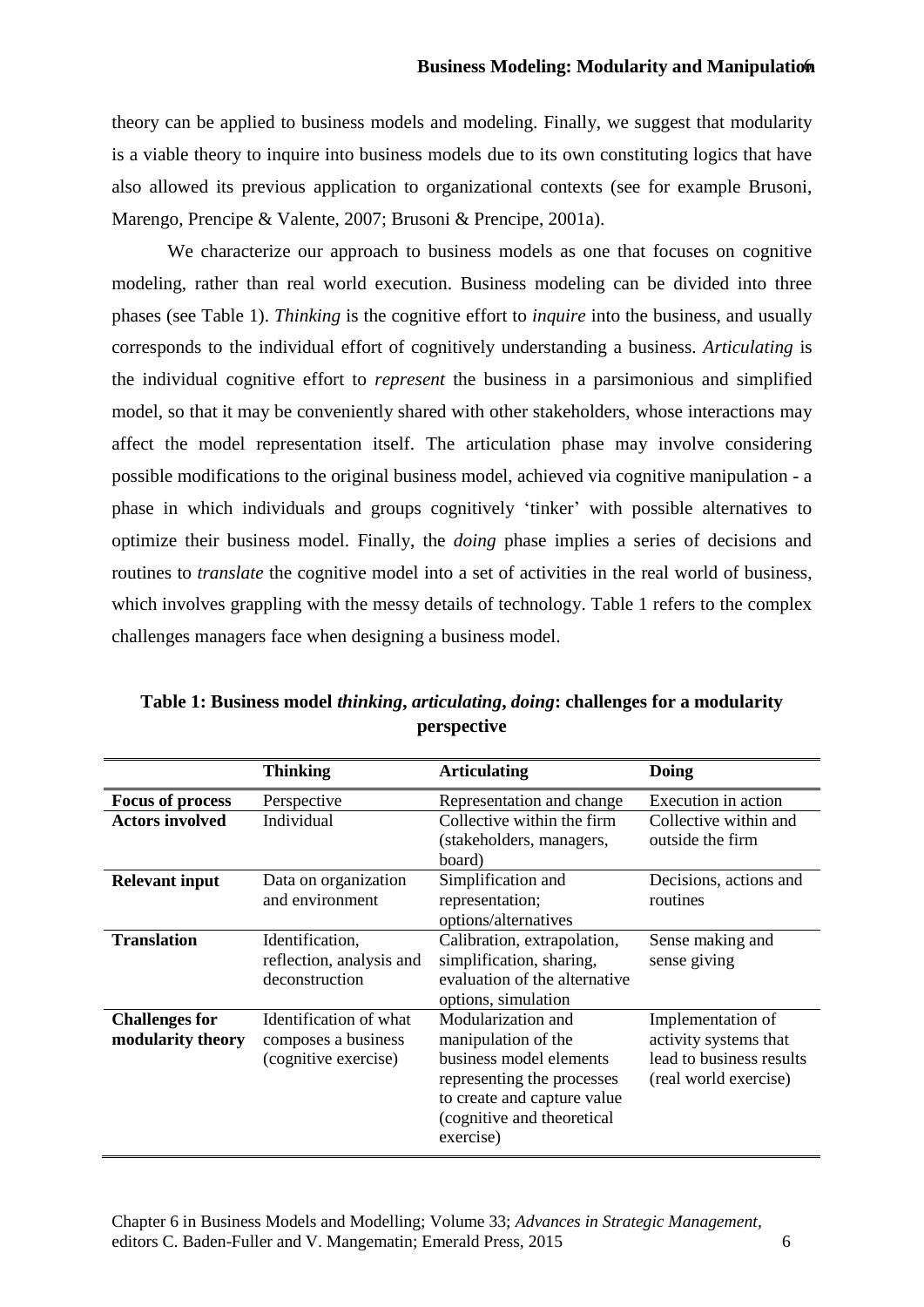Our paper proceeds by considering the concept of elements (i.e., components of a system/mode) as well as the constituting principles of modularity theory. Specifically, we consider two key notions of the business model construct: first, the *modularization* of the business model - which includes the possibility of representing a model via a set of interconnected elements. And second, we consider the *manipulation* of those interconnected elements – and so 'inquiring into' the challenges of modeling a business model. We also consider the benefits and risks of two basic properties of modular models, namely *decomposability* (Simon, 1962), and *information hiding* (Parnas, 1972).

Once the necessary principles are identified, we then tackle the thorny problem of understanding and classifying business model changes (i.e., *manipulations*) through modularity operators. To substantiate this abstract reasoning more fully, we first define these operators according to modularity theory (Baldwin & Clark, 2000; Parnas, 1972), and show how they have been originally applied to examples within the technology domain. Second, following analogical reasoning (Gavetti, Levinthal & Rivkin, 2005; Martins et al., 2015), we identify iconic examples of innovation in the business model domain and, by appreciating the salient changes, identify the types of changes that are analogous to change cases in technology. In particular, we follow three general constituting elements of the business model (i.e., value *creation*, *delivery*, and *capture*) and the changes they undergo that are comparable to our technology architecture examples, and make reference to current practical issues. We generalize our arguments with a series of propositions that extract cognitive operators explaining business model change. By applying modularity operators to business model change, we are thus able to advance a precise classification of business model changes, which can help both scholars and practitioners inquiring into different types of manipulations. Finally, we ask how modularity may further help scholars respond to questions from the contemporary business model research domain. We conclude with a set of suggestions for future contributions, which represent a challenging research agenda whose trajectory points to the intersection of business models, modeling, and modularity.

## **Modularity Theory and the Business Model**

Essentially, modularity can be viewed both as an organizing strategy for understanding and representing complex systems - such as artifact architectures or organization structures - in terms of a series of self-contained and interlinked subsystems, variously labeled as "parts" "components", "elements" or "modules" (Baldwin & Clark, 2000; Baldwin & Clark, 2003; Brusoni et al., 2007; Brusoni & Prencipe, 2001a). A system is more or less modular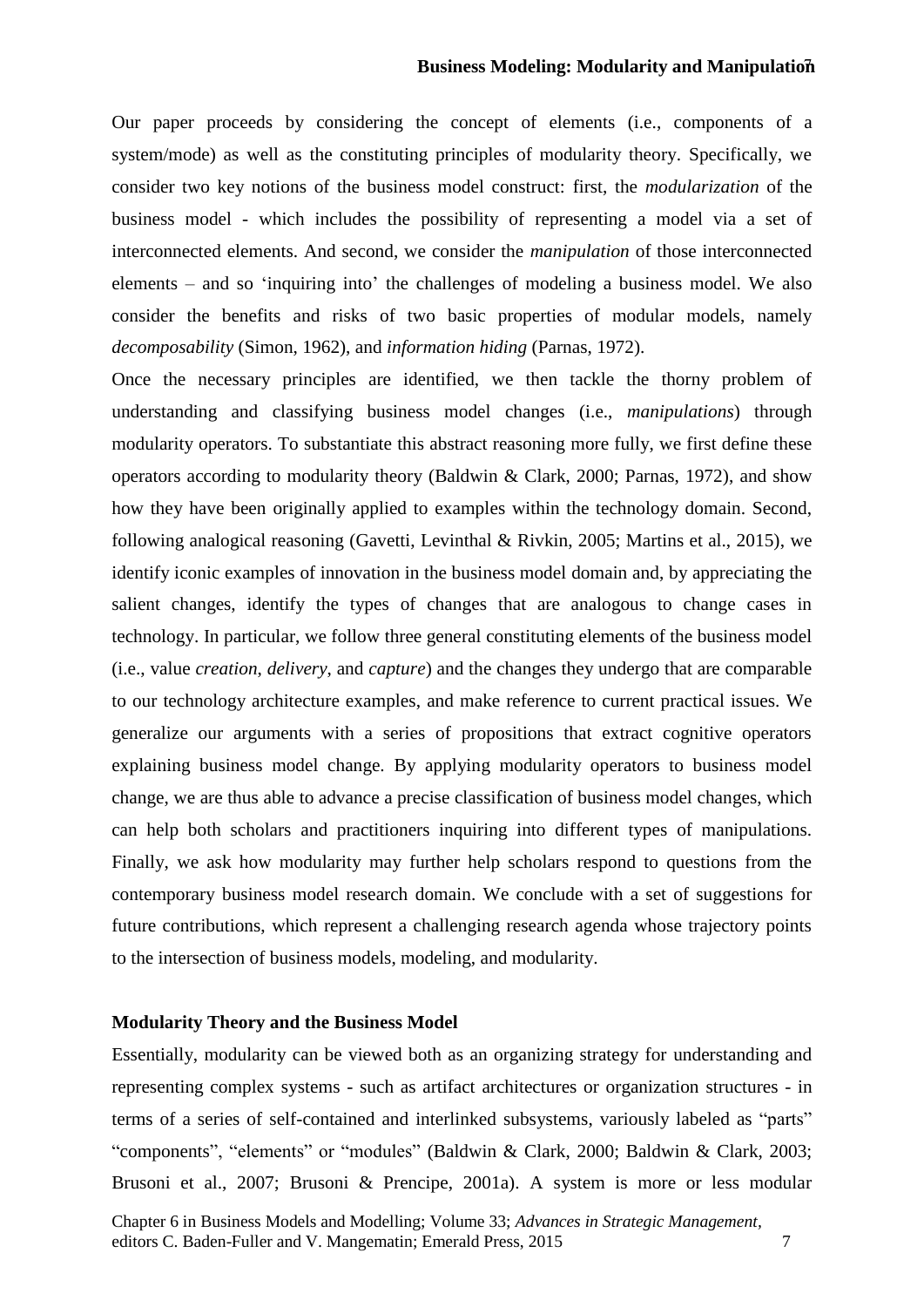depending on the possibility that it could be decomposed into loosely coupled components, and modularization can be seen as the process by which a system is structured according to a modular design, or could be redesigned to achieve a higher degree of modularity (see Table 2 for a summary of the relevant definitions).

| <b>Term</b>    | Category  | <b>Definition</b>                                                                     | <b>Example</b>                                                                                                                                         |
|----------------|-----------|---------------------------------------------------------------------------------------|--------------------------------------------------------------------------------------------------------------------------------------------------------|
| Module         | Object    | A (conditionally) self-<br>contained subsystem                                        | A PC is composed of several modules<br>such as CPU, hard disk, RAM, DVD<br>reader, video card, etc.                                                    |
| Modular        | Attribute | The character of a system                                                             | The PC architecture is modular in that<br>its subsystems can be recombined<br>according to various configurations                                      |
| Modularity     | Pattern   | The degree to which a<br>complex system can be<br>conceived in terms of<br>subsystems | The PC modularity allows to extend<br>products life span by upgrading<br>individual components                                                         |
| Modularization | Process   | The act of structuring (or<br>restructuring) a system in<br>modular terms             | The history of computing is<br>characterized by the increasing<br>modularization of product designs<br>(e.g., the shift from mini-computers to<br>PCs) |

**Table 2: Modularity in technology**

It is important to acknowledge that our understanding of systems and modularity borrows heavily from the original work of Simon (e.g., Simon, 1962) on modeling complex systems and their decomposability. Simon's contribution suggested that modeling is most fruitful if the model of the system can be simplified and decomposed into parts. This allows components that are less crucial to be put into 'black boxes' to focus more clearly on core elements and thus facilitate their manipulation (for an appreciation of how and why Simon influenced our thinking, see Boumans, 2009; Morgan, 1991). Following this line of reasoning, we stress the cognitive nature of modeling activities, which implies that the actual possibility of manipulating a model lies, above all, in the actors' *understanding* of its components and their interdependencies, rather than in the *actual* properties of the elements and the model.

Similarly, current management theory draws heavily on Simon's work, but also borrows from more recent modularity theory (Baldwin & Clark, 2000) using an intellectual process of analogical reasoning that also allows us to transfer approaches and toolkits based on the theory of modularity (e.g., modular operators) from the technological to the business model domain. In fact, modularity has risen to the level of being seen as a dominant paradigm for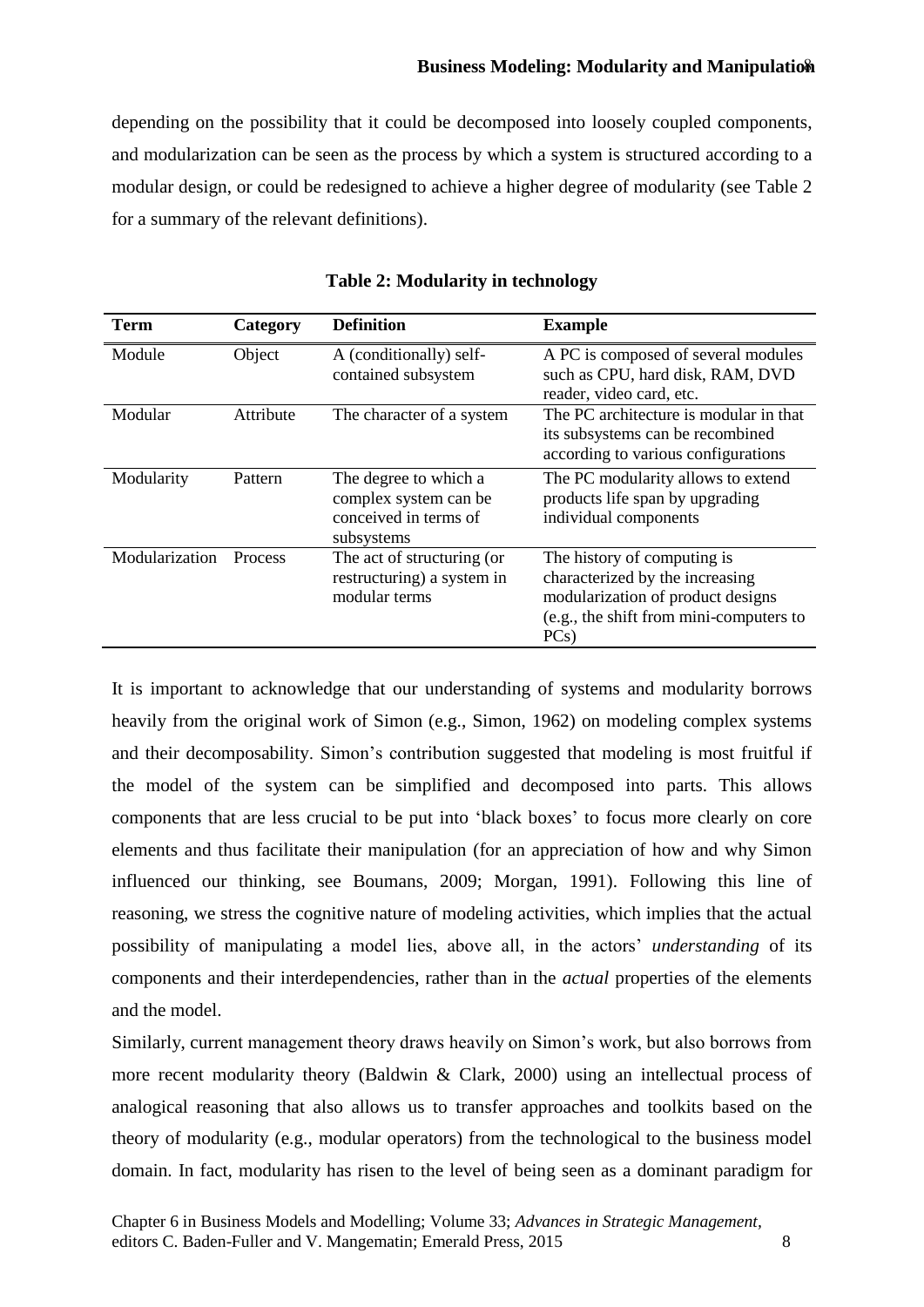managing complexity in a variety of different fields, such as industrial manufacturing, neuroscience, problem solving, software engineering, architectural design, and product development (to name a few). Within the management research domain, modularity principles have been widely applied to strategic management (see among others Brusoni & Prencipe, 2001a; Garud, Kumaraswamy & Langlois, 2009; Schilling, 2000), organizational design (Baldwin, Hienerth & Von Hippel, 2006; Baldwin, 2008; Garud & Kumaraswamy, 1995), and other fields. Thus we are confident that, given evidence of similar exercises in nearby theoretical domains, by extending modularity principles to business models scholars will be able to apply a large set of modularity tools and operators that have been successfully developed to inquire into technological and organizational issues, some of which we consider in this paper.

If we have to take on board the notion of 'model' in full in considering business models, we need to ask how such models work, how they can be changed by their users, and how analogical reasoning may support both their modularization and manipulation. However, it is first necessary to recognize a set of compelling challenges and boundary conditions that relate to this objective. We acknowledge that it is not obvious that modularity theory can always be applied to organization and management science (Brusoni & Prencipe, 2001a), because modular technologies may not lend themselves easily to analogies beyond technology, such as organizational design efforts (Baldwin & Clark, 2000), and that activities that appear modular may require integrated thinking and knowledge sharing (Sosa, Eppinger & Rowles, 2007). Modularity represents models and systems in arbitrary, abstract, and simplified forms, but the models and the actual activity systems they represent may ultimately not match. Still, if we allow for the possibility that modularity describes models that can usefully represent systems such as businesses, then two key processes - and thus two major challenges - stand out: the (1) *modularization* and (2) *manipulation* of the business model.

#### **Modularization and manipulation**

In our argument, *modularization* is the cognitive activity aimed at conceiving of a complex system such as a business as a simplified model of interconnected elements (Brusoni & Prencipe, 2006; Simon, 1962), while *manipulation* refers to the processes of changing a business model's elements, their linkages, and their order at the cognitive level. The manipulation phase also allows for 'tinkering' with the model and evaluating different alternatives, thus cognitively exploring which possible alternative design options might lead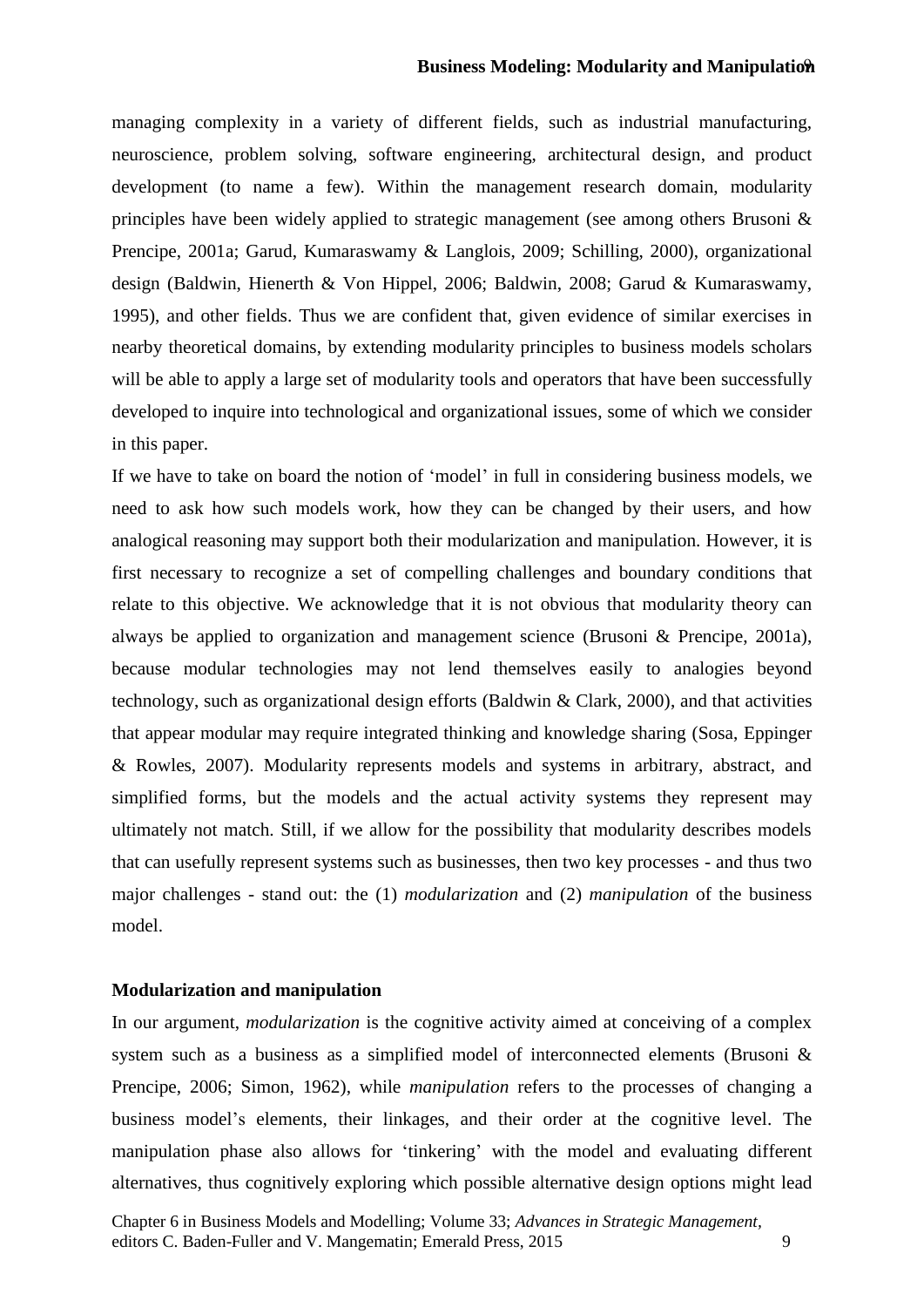to the optimization of the model. These processes are part of the modeling phase in preparation for a new business model's actual implementation in the real world. Still, it is pivotal to keep in mind that what applies at the cognitive level might not be easy to enact in the real world due to constraints at both levels. At a cognitive level (Baden-Fuller & Haefliger, 2013; Baden-Fuller & Mangematin, 2013; Baden-Fuller & Morgan, 2010; Martins et al., 2015), the possibility of modularizing and manipulating a business model depends on the individual's ability to think and represent a business as a system of interconnected elements, sharing it with other stakeholders, and to be able to interact to manipulate a shared representation jointly. In contrast, the translation of a cognitive model into the real world and thus within an activity system perspective (Zott & Amit, 2007, 2008, 2010) - depends heavily on the actual decomposability of the resources and functions in that activity system, as well as on more general organizational constraints (e.g., governance, routines, inertia, etc.). This distinction of perspectives is critical, and requires a closer inspection of the connection between a modular cognitive representation of reality and a modular set of processes or activities, as what seems feasible in cognitive terms might not be as possible in the real world.

The activity system perspective (Amit & Zott, 2001; Casadesus-Masanell & Ricart, 2010; Zott & Amit, 2010) argues that a business model can be thought of as a set of interdependent organizational activities structured by a focal firm (directly or through its partners) in order to create and capture value. According to Zott and Amit (2010), an activity system has three major design parameters: *content*, which activities are involved, *structure*, how they are linked, and *governance*, who is in charge of them. If one considers the first two elements, the overlap between the concepts of elements and their interdependencies is straightforward, especially in the case where activities can be reified in an artifact design by embedding them as functionalities assigned to specific components. As far as the third design parameter is concerned, the arguments on governance are closely related to those contributions in the literature on modularity that highlight how modularity at the artifact level fosters the emergence of modular industries (see for example Brusoni, Prencipe & Pavitt, 2001).

But an adjacent stream in the academic debate (Baden-Fuller & Haefliger, 2013; Baden-Fuller & Mangematin, 2013; Baden-Fuller & Morgan, 2010) holds that business models are not to be confounded or conflated with actual, real-world, sequences of organizational activities. Instead these contributions build on the assumption that business models are cognitive tools that allow managers to use simplified and general representations - and are thus (to some extent) separable from the firm's actual environmental context - to reflect on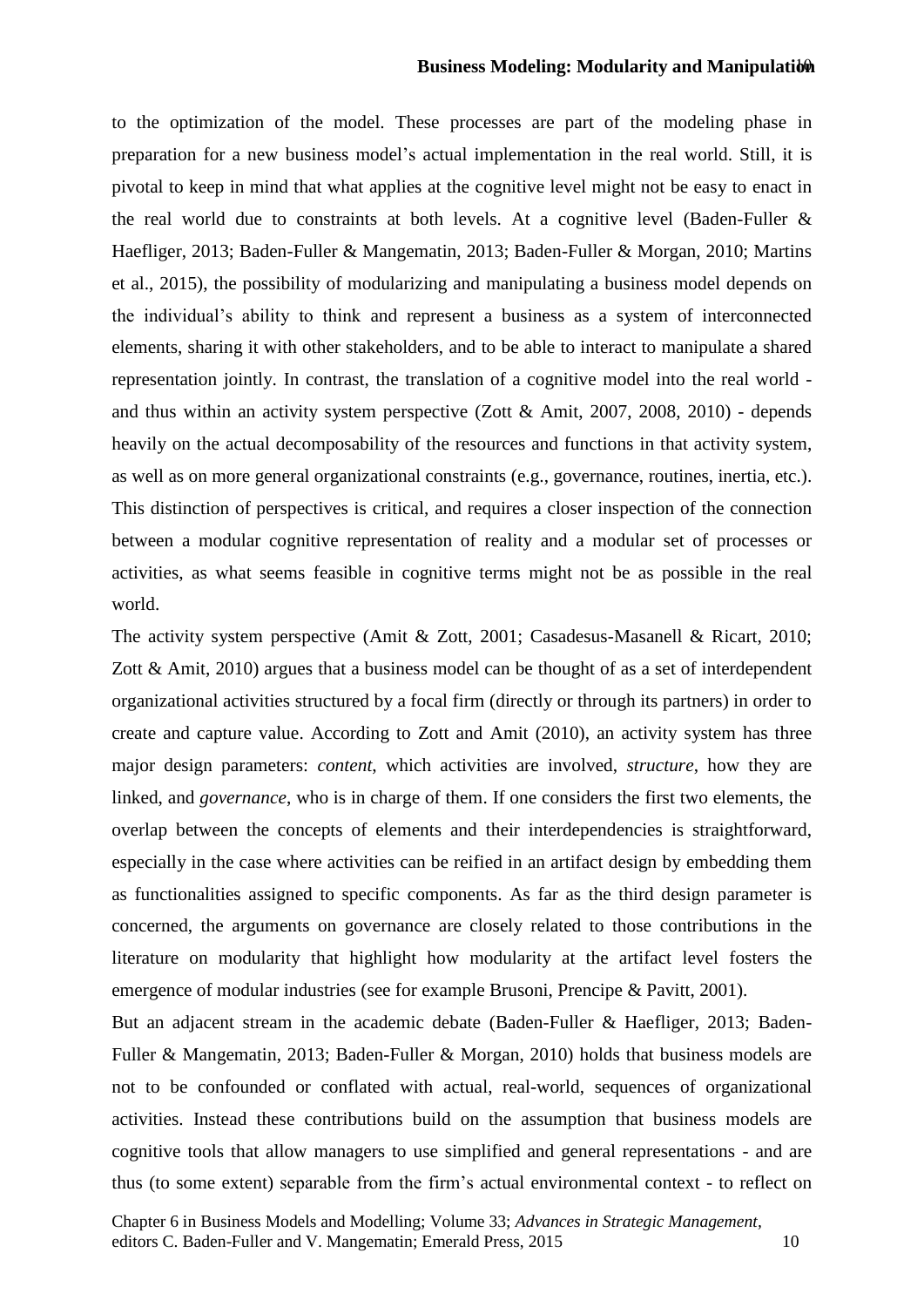the essence of their business, and to make meaningful inferences in terms of cause-effect relationships between their various constituent parts. Following this line of reasoning, we need to distinguish between the organizational domain and its modularity and the business model representations in the managers' minds - that is, the distinction between real world and cognitive representations.

Our argument heeds the complexity involved in understanding the nature of the relations between the elements that allows for their manipulation. In order to be seen and understood as a modular design, and thus be manipulated, considering a business as a system of interconnected components also needs a higher level of abstraction that entails a series of cognitive steps, such as: (1) understanding which functionalities are involved in the business model as a whole; (2) assigning these functionalities to the various business model elements; (3) discerning which of those elements are the focus of attention, and appreciating the interactions between them; and (4) decoupling their interdependencies, as much as possible. None of this can be taken for granted: the cognitive part of this process - which is bounded by the individual's rationality - might not be aligned with the actual configuration of resources and activities in the real world. Modularization is a useful practice that prepares the ground for, but does not necessarily guarantee, manipulation. The actor might not be able to manipulate the system in its current state, either because of cognitive limitations on their logical skills or because of actual real world constraints.

Undertaking modeling is not trivial. We know that many managers find manipulating models difficult. Although they recognize the importance of the value creation, value capture, and value delivery elements as a narrative of their businesses, they typically try to model everything at once, and are not able to fully articulate how those individual parts interact and how they contribute to their firm's performance. Not being able to focus on what is core to their business, and then to conceptualize a business model in terms of a limited number of sub-elements (and embrace the principles of modularity) appears to inhibit understanding, and thus manipulation. As in the case of the design of complex artifacts, it is therefore important to note that embracing modularity is the result of a deliberate problem-solving approach, where a complex phenomenon is tackled by decomposing it into quasi-independent sub-components or sub-problems.

#### **Choosing the locus of attention**

All in all, while comprehensible and relatively straightforward as an idea, actually creating and adopting representations is not a trivial task. Choosing the focus of attention and the level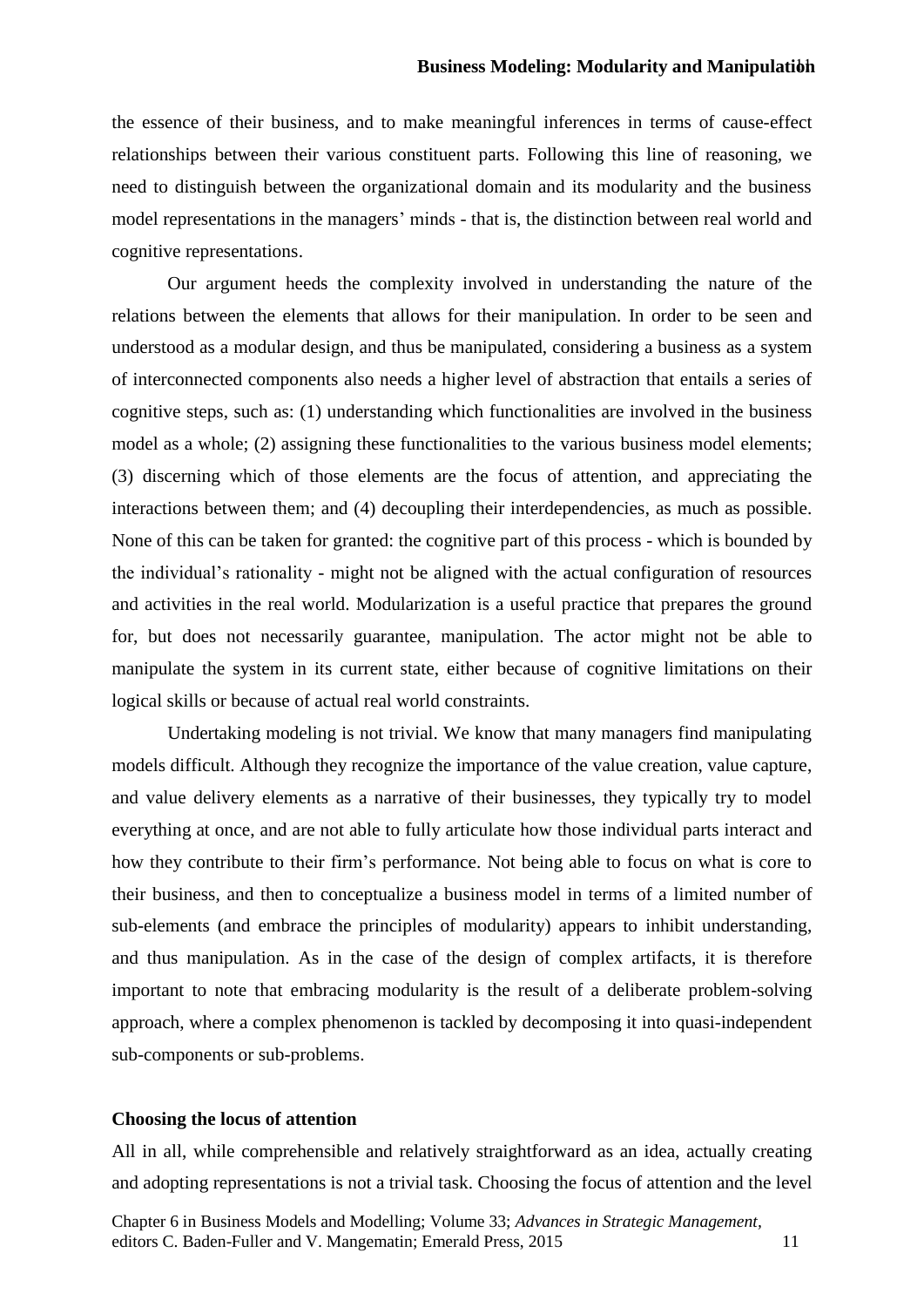of granularity are two very important dimensions in specifying the appropriate elements, which can be regarded as exercises in business model conceptualization that must necessarily precede its manipulation. Making the business model explicit, modularizing its elements, and then manipulating them are knowledge-intense processes, and are often carried out within social interactions. Modularization, in particular, can be addressed as a multi-level process whose granularity is contingent on individuals' perceptions of optimum effectiveness and efficiency for their final objectives. To undertake this exercise in cognitive terms, theorydriven business model classifications offer valuable templates to modularize the often rich and complex narrative of a business model into a parsimonious system of constituting elements.

The literature offers different schemas to categorize business models, which means this exercise can be performed at different levels of granularity and selectivity or - in Massa and Tucci's (2013) words - at "different levels of abstraction". For example, Demil and Lecocq (2010) provide a three-element framing based on (1) resources and competences, (2) organization, and (3) value proposition, while Baden-Fuller and Mangematin (2013) and Baden-Fuller and Haefliger (2013) offer a four-element classification based on (1) customer sensing, (2) customer engagement, (3) monetization, (4) value chain and linkages, which has a special focus on the customer-firm interface that resonates with Rochet and Tirole's (2003, 2006) theory work on multi-sided platforms. In contrast, Osterwalder and Pigneur's (2010) business model 'canvas' offers a nine-element classification including (1) key partners, (2) key activities, (3) key resources, (4) value proposition, (5) customer relationships, (6) channels, (7) customer segments, (8) cost structure, and (9) revenue streams, but with no particular focus. We value the contribution of each of these (and other) classifications in identifying key business model aspects, and leave it to the readers to engage with the one that best suits their needs. As our analogical arguments aim to be equally applicable to any of these classifications, so as to maximize their generalizability and applicability to future classifications, this paper uses a very parsimonious model of three elements that modularize the business model in processes of value  $(1)$  creation,  $(2)$  delivery and  $(3)$  capture – and we compare and contrast two particular approaches.

There are currently two very different foci of scholarly attention. Traditional strategy scholars holding the 'resource based view of the firm' focus on the firm's internal operations, and its supply chain of partners, including its knowledge partners - treating customers and customer interactions largely as a 'black box' (e.g. Barney, 1991; Zott & Amit, 2010). This perspective typically assumes a fixed form of customer engagement (typically a product or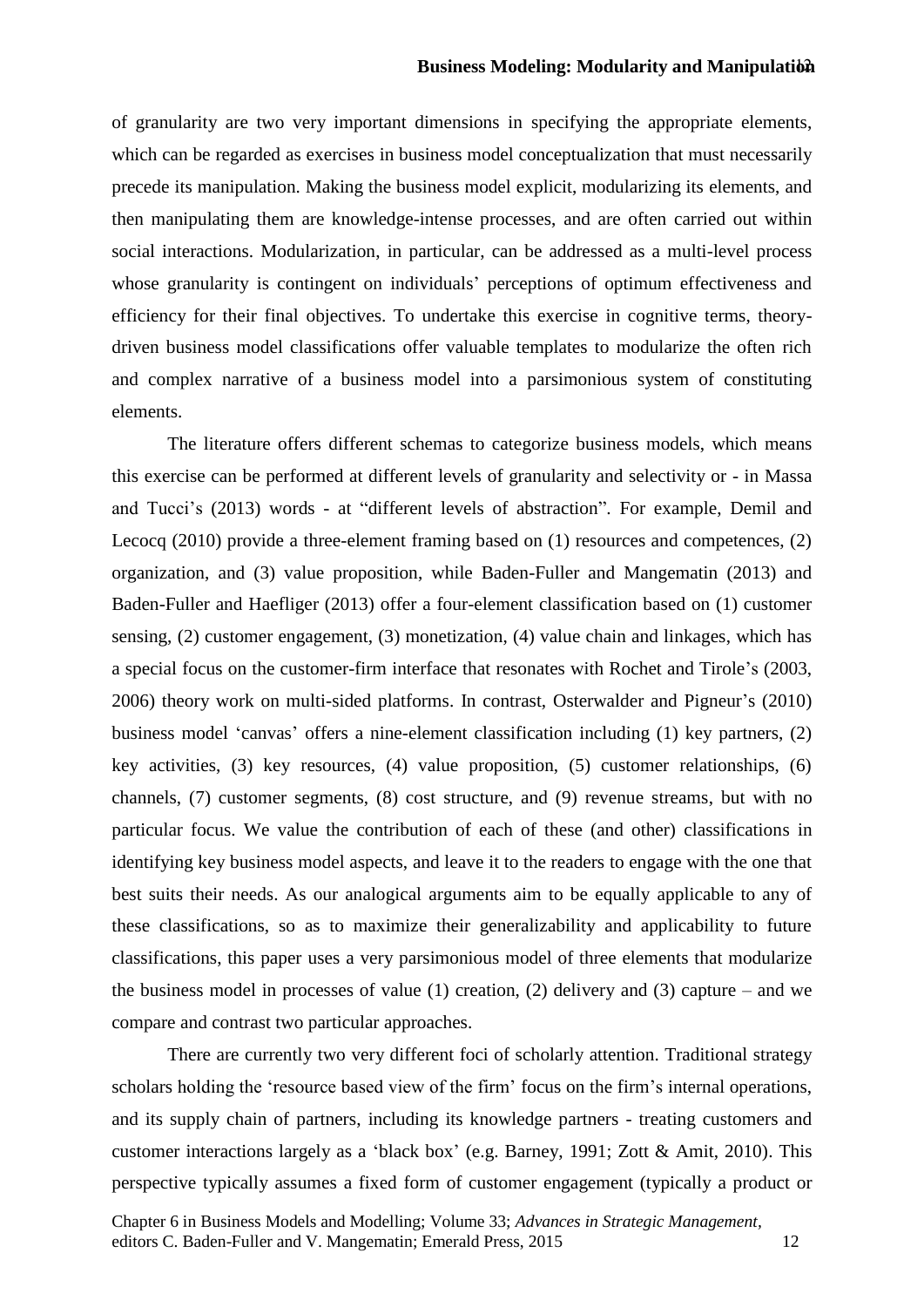service system, or sometimes a project based system) – and considers that business model manipulation involves value chain considerations, such as outsourcing, partnering, knowledge management, etc. An alternative perspective is represented by contributions (such as by Baden-Fuller & Mangematin, 2013; Eisenmann, Parker & Van Alstyne, 2011; Füller, Jawecki & Mühlbacher, 2007; Hienerth, Keinz & Lettl, 2011; Rochet & Tirole, 2003; 2006) which - building on evidence gathered by observing the evolution of information intensive industries - focus on the boundary space between the firm and its customers and users, and treat the firm's internal structures and organizations as fixed, at least in the first place. From this perspective, manipulations typically consider different kinds of customer arrangements (product/service vs. multi-sided platform) as key. In both cases, while there is still modularization and manipulation, what is modularized and what is manipulated differ, even though both designs can be grouped under the broad 'business model' label. In both cases, the system is decomposed, and is made modular, as we explain below - but what is decomposed and what is made modular are a matter of choice that depends on the scholar's or manager's perspective.

## **Information hiding**

To guarantee greater degrees of manipulability, and efficient and effective experimentation with the model, another key principle of modularity needs to be introduced. According to another fundamental principle of modularity - known as *information hiding* (Baldwin & Clark, 2000; Parnas, 1972; Schilling, 2000) - one only needs to understand what an individual element does, and how it interacts with the other elements, to be able to adjust the overall system performance via that element. This means that information on the inner workings of all the other elements can be safely and efficiently ignored or hidden when a given element is being manipulated. Information hiding allows business model designers to postpone many decisions about the actual design of the overall system - which may just involve single elements - and can be made at later stages in the model's development. In short, modular designs create options, in the sense that elements can incorporate option values because they allow design decisions to be postponed into the future, so allowing the system to evolve over time, by introducing local changes at the single component level, without the need to revise the whole modular architecture (Parnas, 1972). To the extent that the system is actually modular, information hiding can be a tremendous advantage.

Still, the flip side of the coin - the risk of information hiding - is of simplifying complexity and so disregarding residual interdependencies between elements, and misrepresenting how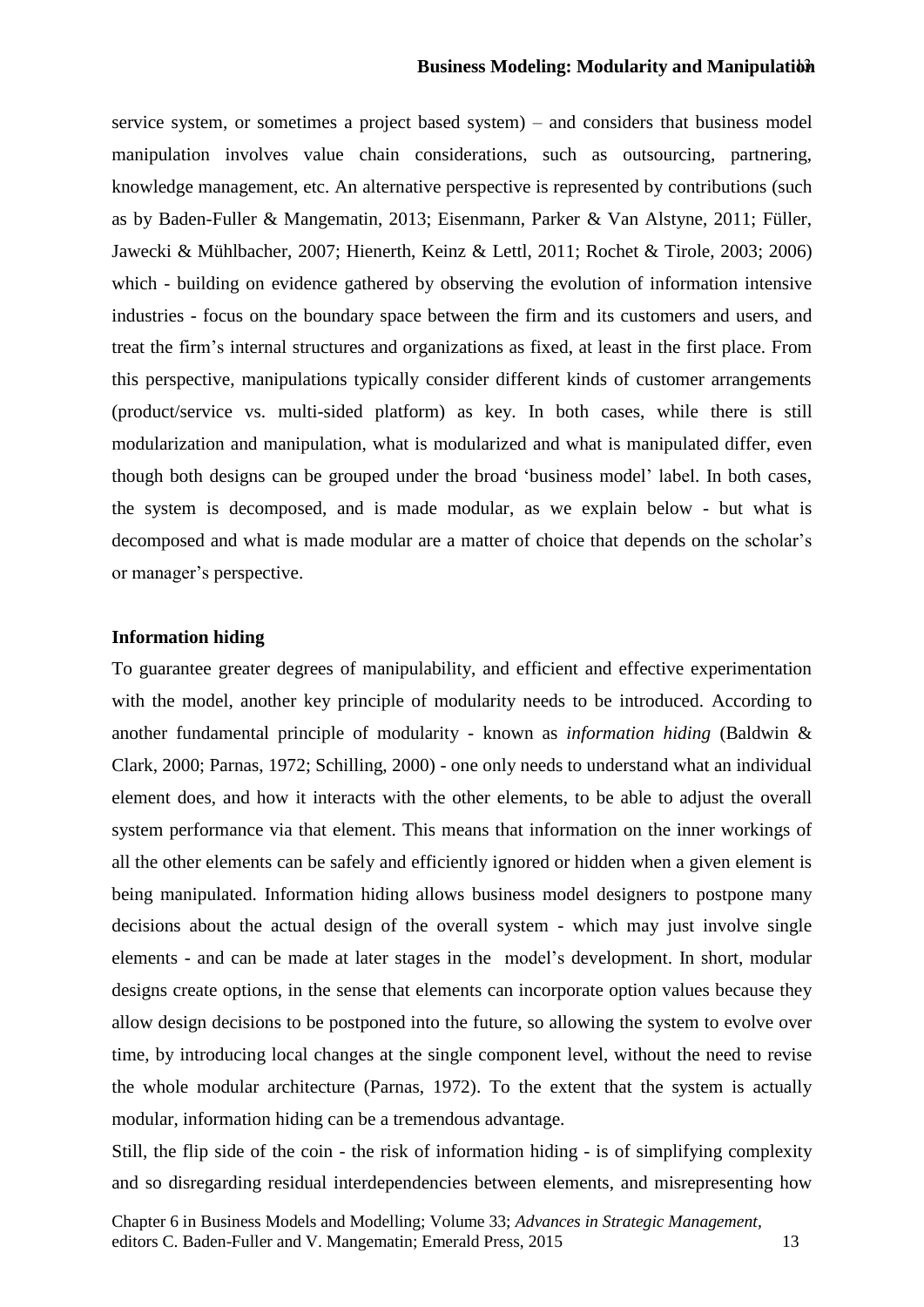specific elements will perform in the future. This means not being able to grasp a holistic view of the model, and thus not being able to inquire into it in its entirety. For this reason, we argue that inquiring into a business model in a modular fashion should involve a back-andforth reasoning at the system and subsystems levels. In fact, by applying a modular representation, should involve combining the benefits of retaining an overall view of the system with the efficiencies of fostering local changes. In practical terms this translates into assessing - via an iterative process - how a change in or of a single element might influence the system as a whole, and eventually going back to modify that element in order to change the entire business model in a way that retains its ability to fulfil its ultimate purpose.

The interplay between elements and the system as a whole provides for efficient experimentation because it operates at the cognitive level, but holds the potential for influencing collective decisions and implementations at the activity level. Business models draw boundaries between their elements, so that the model itself appears to be compartmentalized. These boundaries are not always obvious organizational structures - such as functional or divisional sub-organizations - and hence require new thinking about the links that connect them. It is paramount, then, to identify the appropriate level of granularity different business model classifications can offer, as well as the level of modularity by which they represent business processes (Massa & Tucci, 2013). This is a complex task, because the model designer needs to avoid over-simplifications that come at the cost of lack of precision, but also avoid over-specification that could lead to information overload. In this fashion, information hiding allows for inquiring into single elements efficiently, but then also needs to be combined with a holistic overview at the system level to understand how the part(s) influence the whole. Assessing the appropriate level at which modularity should be applied takes into account the current business processes as well as potential new processes that could be innovated or acquired. Doz and Kosonen (2010) speak of "resource fluidity" that allows managers to consider business model renewal, and use modularity as one approach by which business models can take into account more malleable resources that can be decoupled and modularized. However, once this and the aforementioned conditions (i.e., granularity of the representation; modularization, information hiding etc.) have been assessed, one can move to the actual manipulation of the model. Thus, our next step turns to specific modularity operators that can be utilized for experimenting with and changing business models.

## **The Six Operators:**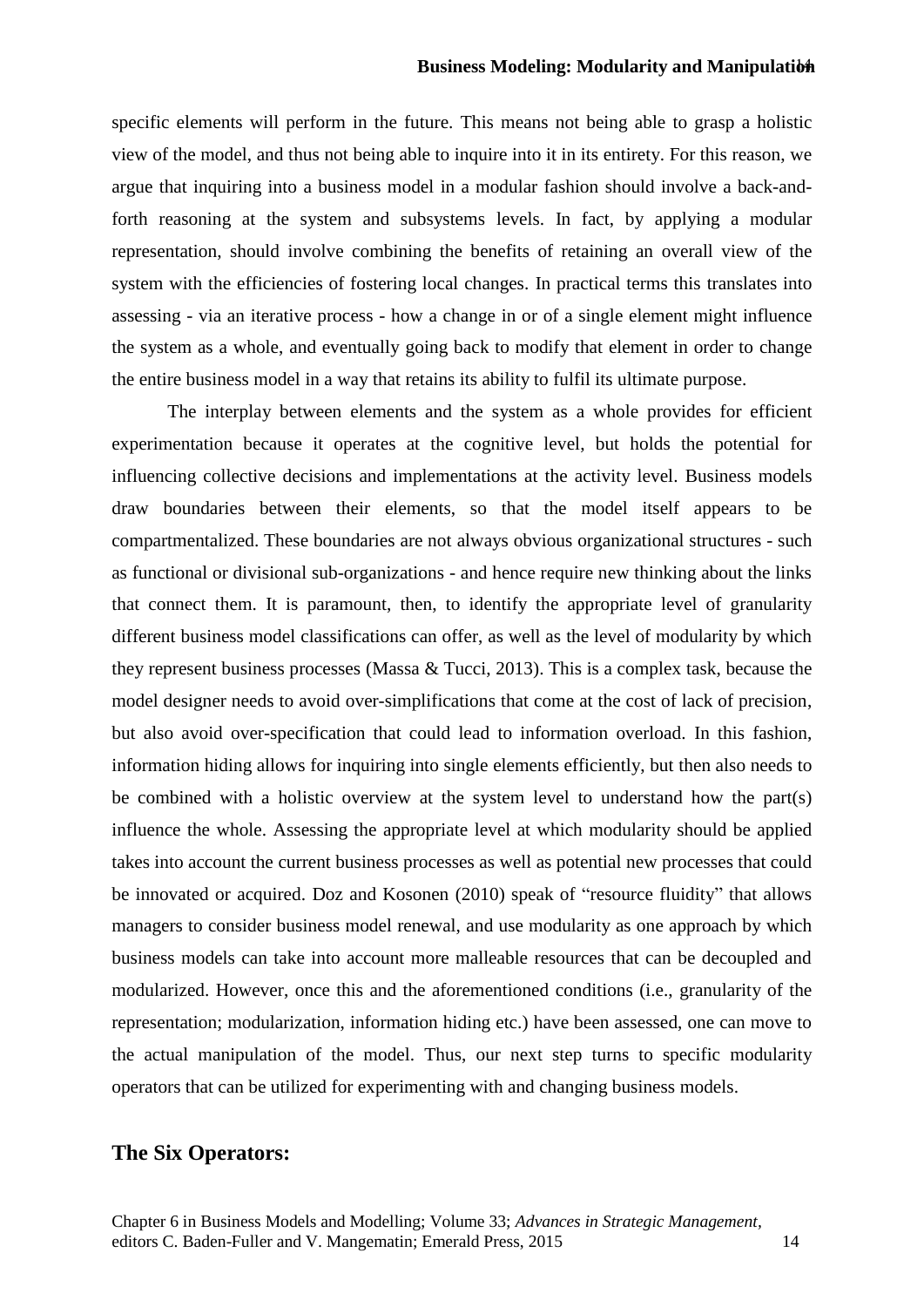## **From Technology Design to Business Model Change**

As described earlier, a key property and benefit of modular systems is the opportunity to introduce innovation into the system via element-based change. In the modularity perspective, a consolidated view is that of modular operators - a taxonomy of generic design actions inherited from the field of complex adaptive systems (Simon, 1962) - that allows for the manipulation of the architecture at the level of its elements. Baldwin and Clark (2000) identified six modular operators: *splitting, substituting, augmenting, inverting, excluding* and *porting*. Table 3 defines these operators and offers relevant examples of technological artifact designs.

|                     | <b>Technological domain</b>                                        |                                                                           |  |
|---------------------|--------------------------------------------------------------------|---------------------------------------------------------------------------|--|
| Operator            | <b>Definition</b>                                                  | <b>Example</b>                                                            |  |
| <b>Splitting</b>    | Separating a module into two or more<br>new modules                | Moving from integrated to swappable<br>batteries in electronic devices    |  |
| <b>Substituting</b> | Replacing a module with another module<br>performing the same task | Swapping processors in PC, upgrading a<br>software application            |  |
| <b>Augmenting</b>   | Adding a module to increase the<br>functions of the artifact       | Adding the option of saving data on a<br>cloud service                    |  |
| <b>Inverting</b>    | Promoting and embedded function to<br>stand alone module           | From DEC's embedded system to UNIX<br>as a stand along operating system   |  |
| Excluding           | Removing a module to reduce the<br>functions of the artifact       | Stripped down products/services, portable<br>computers without DVD reader |  |
| <b>Porting</b>      | Moving a module from one architecture<br>to another                | Using an Apple printer in a PC network                                    |  |

**Table 3: Definitions of modular operators and examples from technology**

*Source: adapted and revised from Baldwin & Clark (2000).*

To follow the analogical reasoning noted above, we will first connect the technology design operators to iconic technology design examples, and then identify corresponding iconic business model change examples. Thus we will be able to advance theoretical propositions for the transfer of these operators from the technology domain and their cognitive adoption to the business model domain. Given the conceptual nature of our work, our goal is not to offer precise accounts of actual businesses within particular firms or industries - as an empirical case study research would - but rather to identify vignettes that are clear enough to reduce the complexity and relate to the theoretical operators, so favoring understanding and analogical reasoning. To maximize the generalizability of our analogy, and avoid suggesting that our exercise might be more suitable to only one of the classifications in the literature, we decided not to perform this exercise on existing business model frameworks (see for example Baden-Fuller & Haefliger, 2013; Baden-Fuller &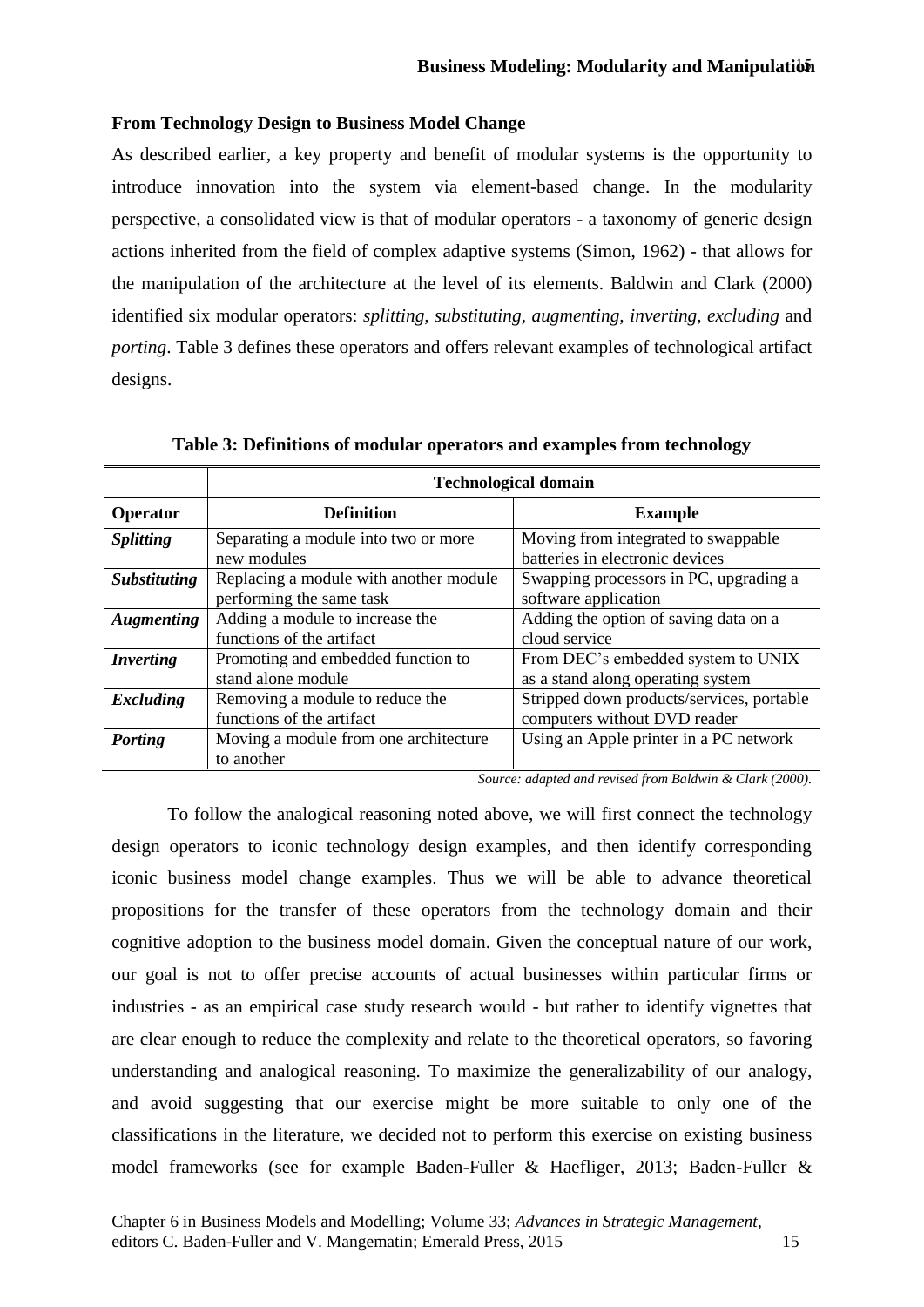Mangematin, 2013; Demil & Lecocq, 2010; Osterwalder & Pigneur, 2010) but rather to identify a set of activities which represents a general system of value (1) creation, (2) delivery, and (3) capture that could be relevant to all businesses. In doing so, we note in Table 4 two possible types of examples following our discussion of the locus of attention in strategic management – one that focuses on manipulating elements that are internal to the firm and one that focuses on manipulations of the customer interface. We use this parsimonious representation to identify the basic modular system of the business model, and use it in our vignettes to provide examples of business model modeling. The links connecting the three inter-connected elements (as represented by the square boxes in Figure 1) indicate that these activities are not fully independent, but rather there is some degree of residual dependence (i.e., quasi-decomposability) between them, and, from a cognitive perspective, they can be perceived as part of an overall system - the overarching business model. In Table 4, business model elements (and related arrows) are represented differently according to how the application of the modular operator affects them: single solid lines correspond to preexisting elements which are not influenced by the modular operator; double lined, grey filled, elements are new elements that are introduced in the business model by the operator; and elements which are eliminated from the business model appear in dotted lines (note also that squares and circles are used to distinguish between elements belonging to different business models, or different sides of a multi-sided business model).

## **Figure 1: A simplified representation of a business model as a modular design composed of three basic elements: value creation, delivery and capture.**

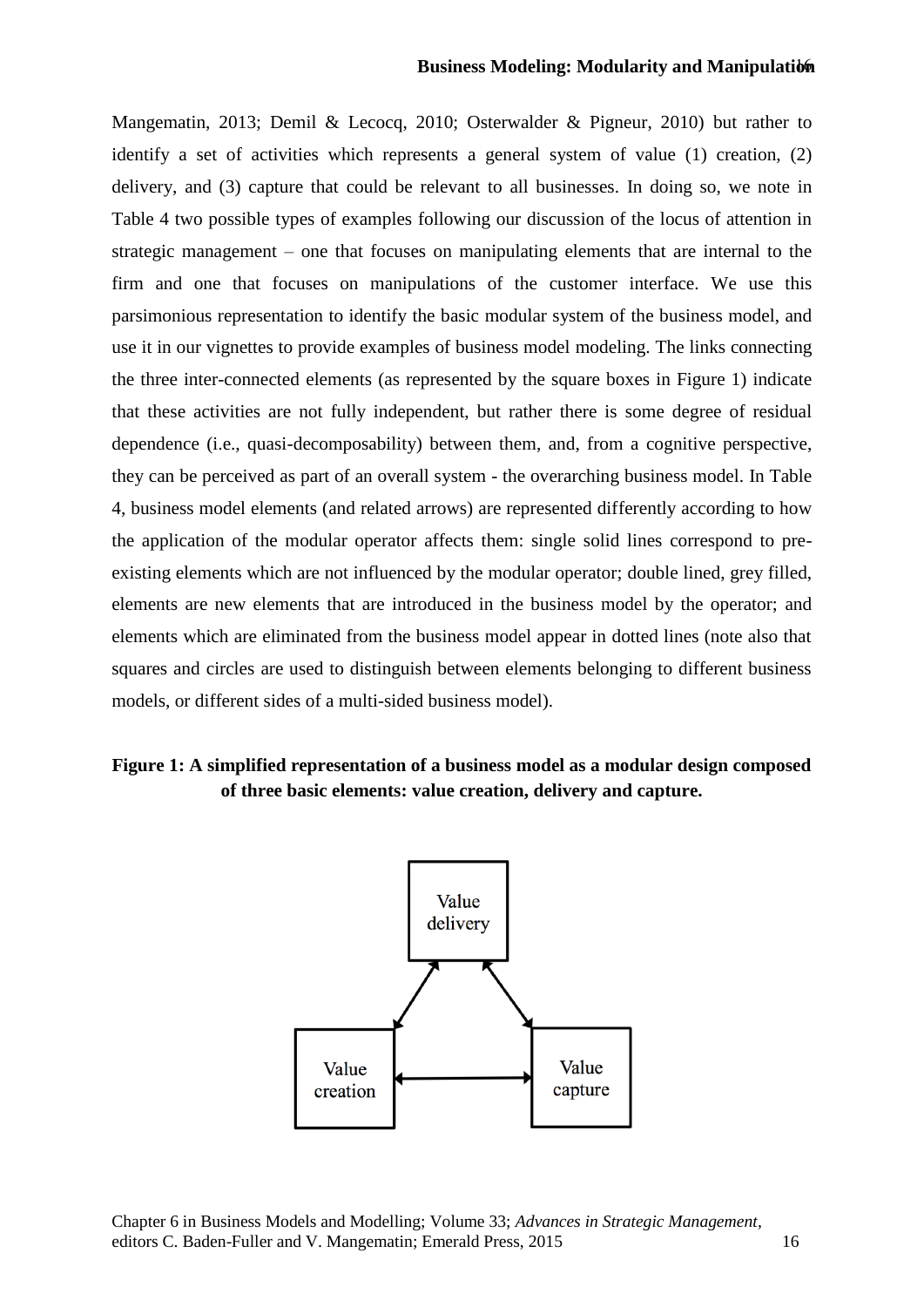| <b>Business Model Domain</b> |                               |                                                                                                                                                                                                                           |                                                                                                                  |                                                                                                                                                                                                                                |
|------------------------------|-------------------------------|---------------------------------------------------------------------------------------------------------------------------------------------------------------------------------------------------------------------------|------------------------------------------------------------------------------------------------------------------|--------------------------------------------------------------------------------------------------------------------------------------------------------------------------------------------------------------------------------|
| Operator                     | <b>Graphic representation</b> | <b>Definition</b>                                                                                                                                                                                                         | <b>Traditional strategy</b><br>example                                                                           | <b>Customer interface</b><br>example                                                                                                                                                                                           |
| <b>Splitting</b>             |                               | Separating a business<br>model element into two<br>or more new model<br>elements                                                                                                                                          | Identifying a new<br>product to satisfy<br>existing customer needs<br>(e.g., HBO)                                | Introducing<br>subscription billing<br>policies to shift from<br>one time to recurring<br>customers (e.g.<br>Microsoft Office for<br>tablets)                                                                                  |
| <b>Substituting</b>          |                               | Replacing a business<br>model element with<br>another element<br>performing the same<br>task                                                                                                                              | Vertically integrating<br>the supply chain instead<br>of relying on external<br>suppliers (e.g.,<br>Starbucks)   | Moving from a simple<br>product offering to a<br>community-based<br>marketplace (e.g., Ely<br>Lilli)                                                                                                                           |
| <b>Augmenting</b>            |                               | Establishing a new<br>business model element<br>(or more elements in<br>order to account for a<br>new layer in a multi-<br>sided business model) to<br>increase the value of the<br>business model and/or<br>its elements | Adding total quality<br>management function to<br>control the supply chain<br>more effectively (e.g.,<br>Toyota) | Leveraging synergies<br>between product and<br>service sides to<br>increase the value of<br>the total offering (e.g.,<br>Oracle) or moving<br>from single-sided<br>business model to<br>multi-sided platform<br>(e.g., Google) |

## **Table 4: Definitions of modular operators and examples for business modeling**

Chapter 6 in Business Models and Modelling; Volume 33; *Advances in Strategic Management,* editors C. Baden-Fuller and V. Mangematin; Emerald Press,  $201\bar{5}$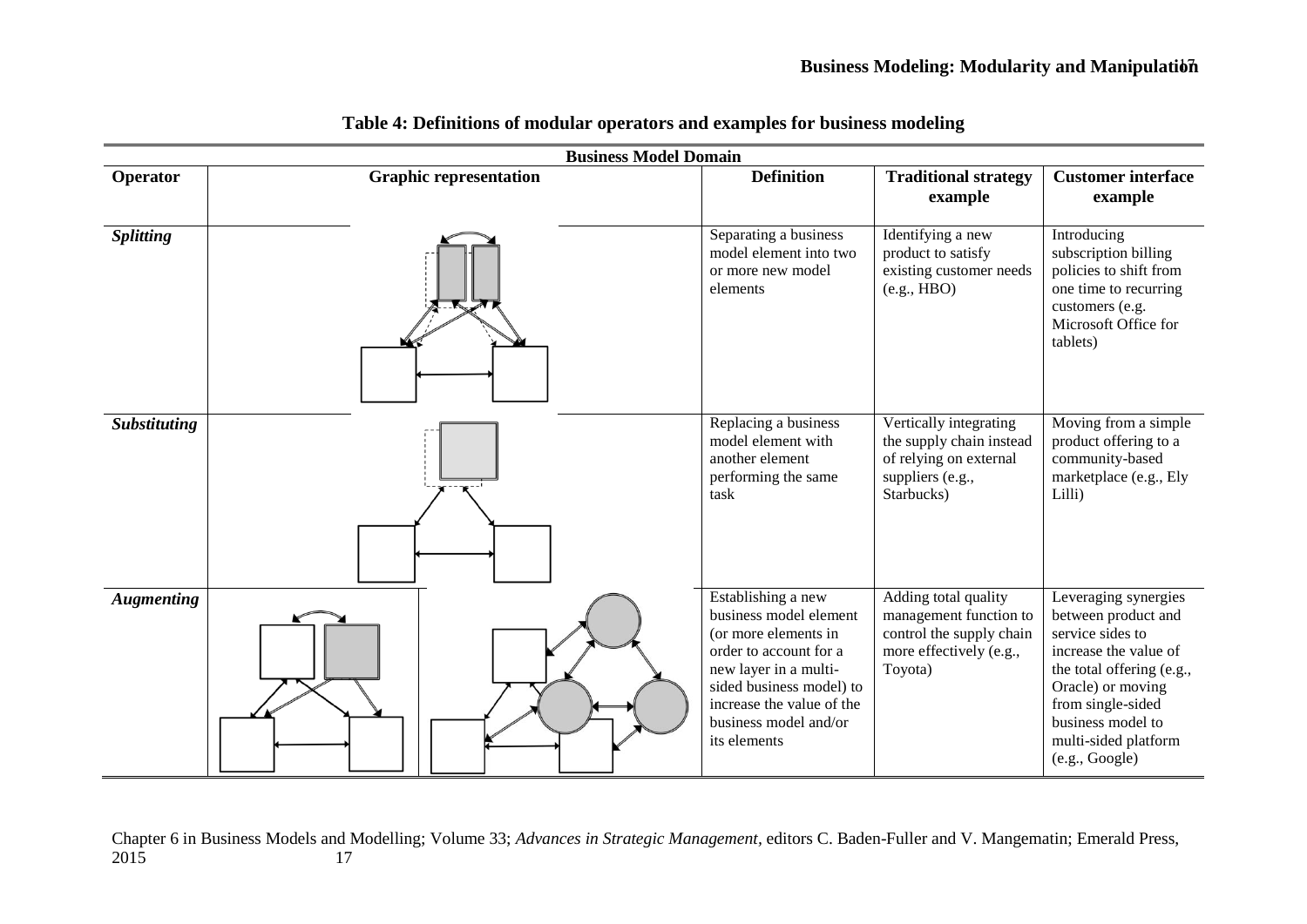

#### **Legend:**

*Continuous lines: elements and linkages that remain stable in the model. Dotted lines: elements and linkages that are eliminated from the model. Double lines and grey figures: new elements and new linkages that are introduced in the model*

Chapter 6 in Business Models and Modelling; Volume 33; *Advances in Strategic Management,* editors C. Baden-Fuller and V. Mangematin; Emerald Press, 2015 18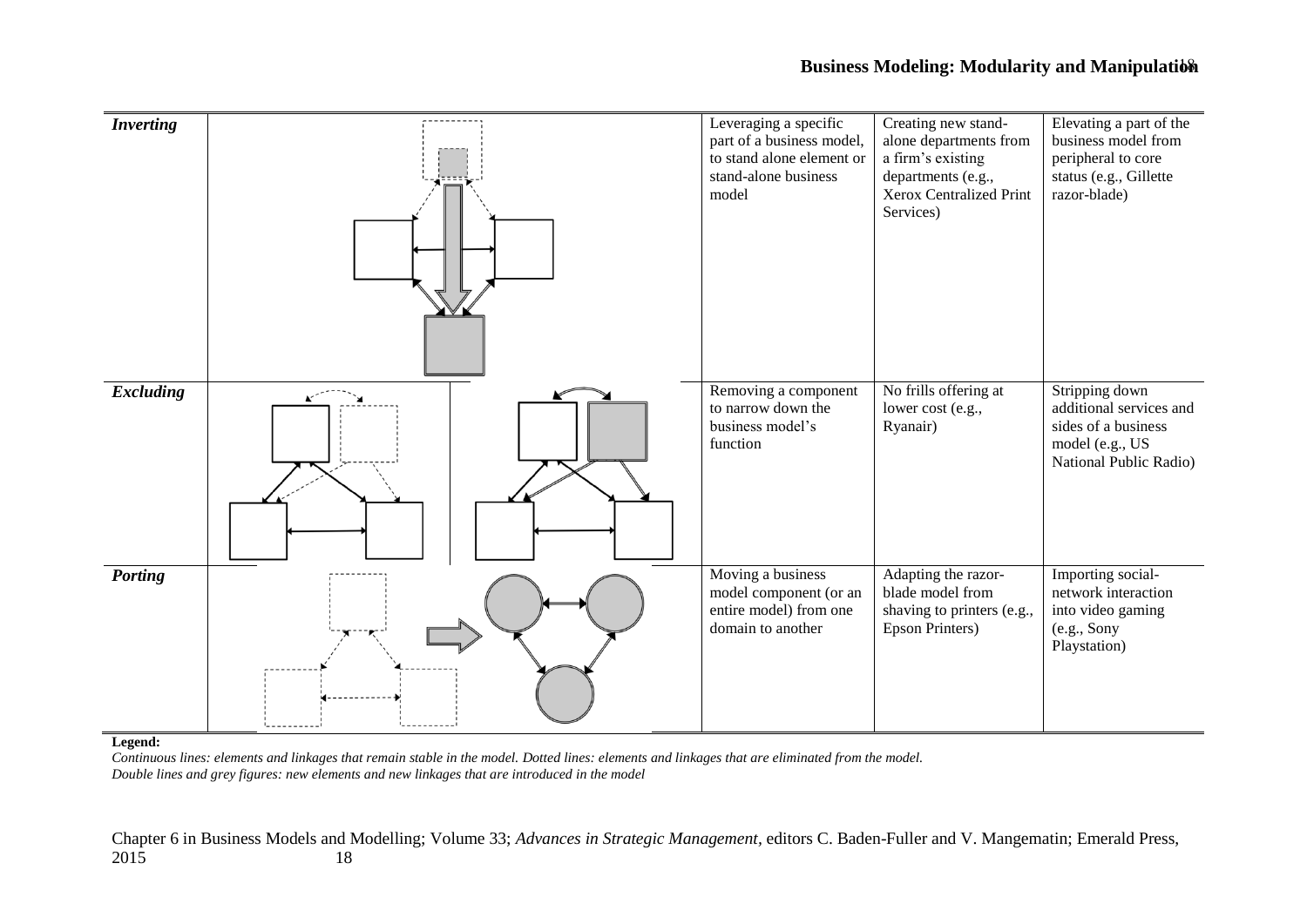## **Splitting**

The first fundamental operator in modularity is *splitting*, which consists in separating a module by dividing it into two or more (independent) sub-elements. This is consistent with the idea that conceptualizing the design of an artifact at a finer grain gives the opportunity to experiment with many more design specifications, thus speeding up the quest for performance-enhancing solutions. In the technological domain, a typical example of this operator is represented by reworking activities within a product architecture aimed at isolating some features or tasks belonging to a relatively large component, as, for instance, in the case of the transition from integrated to swappable batteries in electronic devices.

Cognitively applying this operator to business modeling generally entails focusing on aspects of a business model at a finer level of detail, again by dividing one or more elements into smaller sub-elements. While business model changes might derive directly from splitting at the technological level (e.g., the advent of the centralized computing paradigm in favor of client-server solutions, which resulted in novel business models for the software industry), in other instances such splitting might occur at a more abstract - business model - level. In this case, splitting can be interpreted as the action of dividing one business model element into two or more subcomponents which perform more specialized tasks. For instance, one could distinguish, within the general 'value capture' module, between revenue model and cost model components. Such splitting allowed Microsoft to focus on their revenue model and come up with a subscription offering for Office in the tablet market, allowing the recurring billing of customers who had formerly been one-time purchasers, leaving the cost model untouched. Likewise, in value creation, one could focus separately on customer engagement and customer sensing. In other words, generally speaking, splitting a module might require the reworking of some activities in the remaining model elements to preserve the business model's overall consistency. Thus, we can argue that:

*Proposition 1: In the business model domain, 'splitting' is the operator that enables cognitive inquiries into the separation of an individual element into two or more subelements.* 

## **Substituting**

The second operator is *substituting* - replacing a module with another one performing the same task. This is a fundamental operation in modularity, as it allows for the exploration of new areas of the solution space via module upgrading. Many examples can be observed, both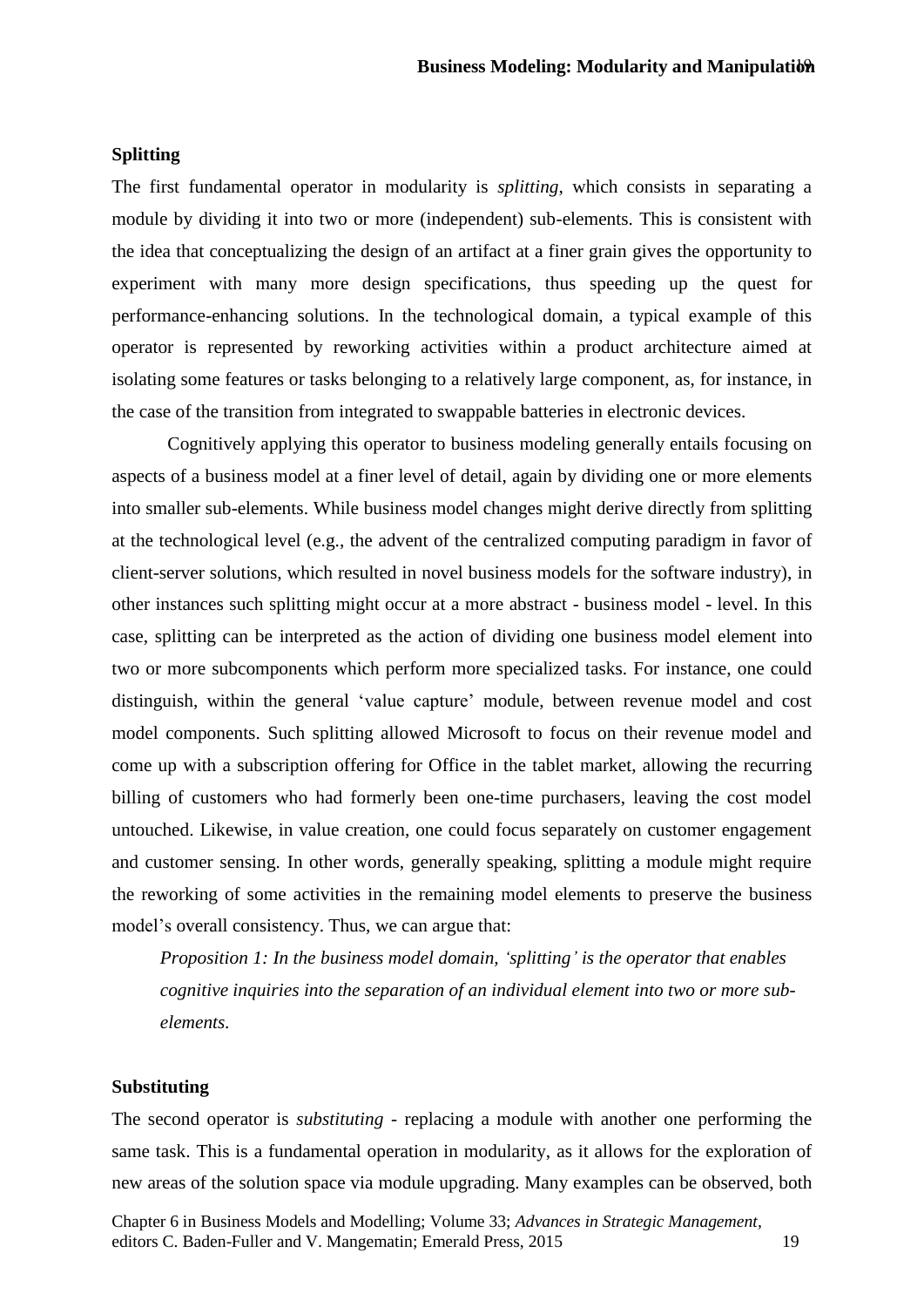in terms of producers experimenting with their technology product architectures, such as swapping a type of processor or software in a personal computer as a way of introducing variety and higher performance in a product line, or improving a mobile phone's wi-fi connectivity by substituting a GPRS-based data service with a component that can support faster connectivity (e.g., 2G, 3G, 4G, etc.).

In general terms, a business model undergoes an element substitution process every time one or more value creation, delivery or capture elements are replaced by another which, despite being internally arranged with a different set of activities, performs the same task in the business model architecture. Scholars or managers may use such archetypal 'swapping' operations to evaluate the effectiveness of incremental business model innovation (e.g., 'Leaving everything else untouched, what if we change this?'). This can take the form of high-level abstraction - e.g., at the value creation level: ('Could we engage the customer through a taxi, rather than a bus, mode?') - or a more practical evaluation of alternative ways to implement activities pertaining to a specific business model element (e.g., substituting the standard 'paid' mode by introducing 'free-to-play' or 'freemium' modes in an app's value capture mechanism). However, this type of change might force managers to reconsider their product types, as free-to play games (e.g., Angry Birds) might need to be designed to fit with the requirements of in-game advertisers. To be effective, substitution needs to also consider the overall business model and re-design some of its elements within the interplay between the system and its elements. Consider crowdsourcing as the poster child of *substituting,* e.g., Amazon's Mechanical Turk micro-task platform or Eli Lilly's InnoCentive marketplace for innovative ideas. In both these cases, the business model innovation lies in conceptualizing alternative ways to organize and execute production or design/ideation tasks by engaging large external crowds of contributors in the firm's business operations. So we can posit that:

*Proposition 2: In the business model domain, 'substituting' is an operator that allows cognitive inquiries into replacing one original business model element with a different one that performs the same task but in a different way.* 

## **Augmenting**

The third modular operator is *augmenting*, which can be defined as the action of adding a module to the existing architecture in order to increase the number of tasks or functions the artifact can perform. A classic example of augmenting in the technology design domain is represented by adding a cloud-storing data service to a digital device, or including a camera or a GPS system into a mobile phone's architecture.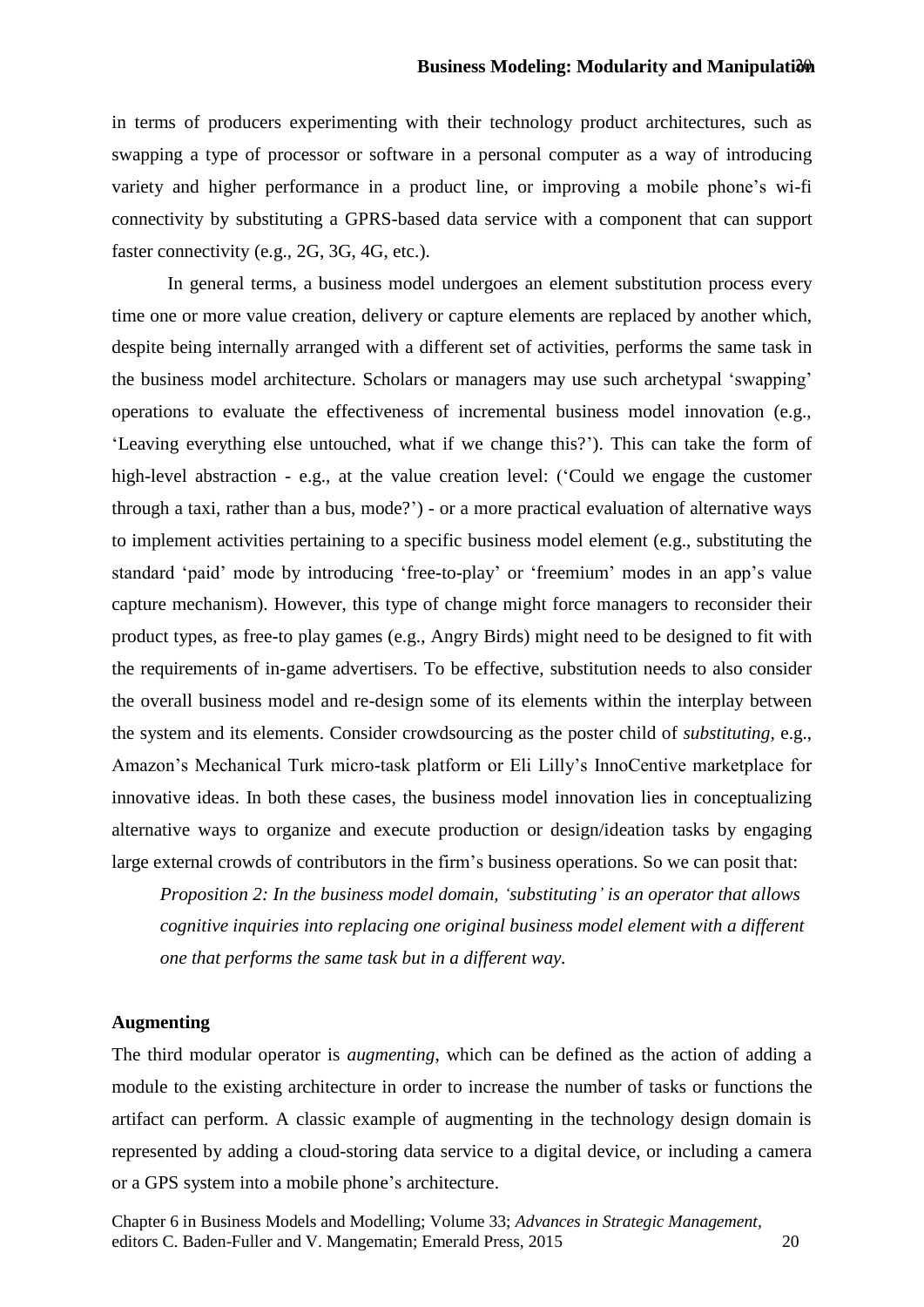Augmenting in business modeling can mean developing additional value creation mechanisms to satisfy existing customer needs, as in the case of HBO exploiting value creation via reselling third-party content and producing its own original series. Or one could enhance and exploit synergies by augmenting existing elements with additional benefits. For example, SAP or Oracle might benefit from connecting their software sales (which respond to a typical product business model) to an after-sale business model such as customization and consulting for product implementation. This might provide an efficient product-service bundle, which extends their monetization options thanks to effective servitization. However, when this happens, SAP or Oracle might not only need to reshape their products (to make sure they favor customization), but also their pricing schemes and organizational structures in order to move value creation resources from their pre-sale to post-sale activities

In cognitive terms, scholars or practitioners might apply *augmenting* to their business model whenever they introduce a new element to exploit synergies with different value creation, delivery, or capture mechanisms. Another, even more radical way, to apply augmenting would be by introducing many elements in parallel in order to account for a new layer in a multi-sided business model. For example, Google's initial business model was single-mindedly focused on creating value for its search engine's final users, with a clear emphasis on reaching a critical mass of such users. But it was later developed into a fullyfledged multi-sided platform where monetization was via channeling users' attention towards clicks paid for by advertisers, a different side of the market that was augmented into the original business model. However, in order to maximize the value of this operation, Google had to undergo a major redefinition of its platform design, to allow (for example) sponsored links, and reference systems for various products. In general terms, augmenting starts by introducing a different category of user/customer who will both contribute to value creation for the original user/customer and can be the subject of a new value creation module. The shift from a single to a multi-sided business model also very often requires thinking about different value delivery and capture mechanisms for the new side. Thus:

*Proposition 3: In the business model domain, 'augmenting' is the operator that allows cognitive inquiries into establishing or leveraging complementarities across different sides of a business model, to increase the value of the business model and/or of its constituent elements.*

## **Inverting**

The fourth modularity operator is *inverting*, which involves picking an embedded function

Chapter 6 in Business Models and Modelling; Volume 33; *Advances in Strategic Management,* editors C. Baden-Fuller and V. Mangematin; Emerald Press, 2015 21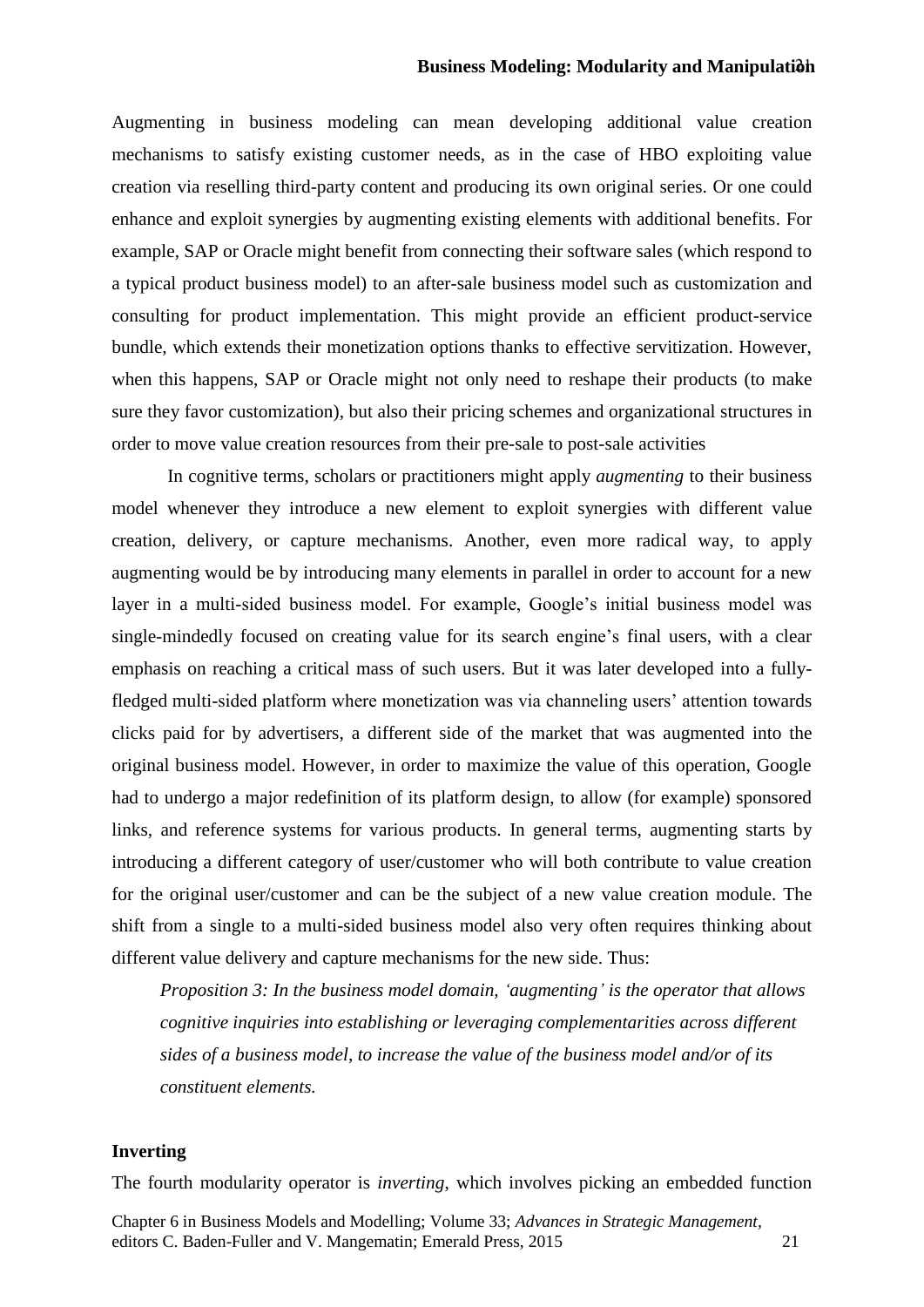within a module and promoting it as a stand-alone module or architecture. An example of such an action in the technology design domain is the case of the development of UNIX as a stand-alone operating system, starting from its predecessor's (DEC's) embedded operating system.

In terms of conceptualizing business models, *inverting* can be achieved by selecting an element which is merely instrumental to value creation, delivery, or capture in a given business model and elevating it to the status of the focal point in a new business model configuration. Take, as an example, the iconic razor and blades business model popularized by Gillette: innovating the traditional business model, where value capture is the direct consequence of selling a product as a whole, towards a loss leadership/freebie business model which leverages complementary assets, is a straightforward interpretation of the notion of 'inverting' in business modeling. Another example is represented by the recent rise of TV formats (e.g., game, quiz and reality shows) within the television industry: once internally developed as part of a particular TV network's overall offer, today they have increasingly become autonomous products produced and marketed by external production companies (such as the entertainment production company Endemol) across different media and targeting audiences in various worldwide markets. Similar to the other operators, inverting can only be maximized by considering the possibility that other business model elements might need to undergo adjustments in order to guarantee the new business model's effectiveness. Thus, in moving from a traditional business model to its 'razor-blade' one, Gillette had to undergo a redefinition of both its product architecture and its pricing mechanisms, which led to significant increases in the prices of the blades and the razor itself being sold at a discount. Thus, we advance the following:

*Proposition 4: In the business model domain, 'inverting' is the operator that enables cognitive inquiries into the promotion of a distinct, peripheral business model element into a core, stand-alone status.*

## **Excluding**

The fifth modularity operator is *excluding*, which involves removing one or more modules from an existing architecture to reduce the range of functions or tasks performed by the artifact as a whole. This is typically the case of many stripped down, 'no-frills' technology products or offerings, e.g., low-end market notebooks lacking DVD players, or sports cars (e.g., Lotus) which lack any of the technological devices (e.g., air conditioning, audio wi-fi, traction controls) that would increase weight and thus decrease performance.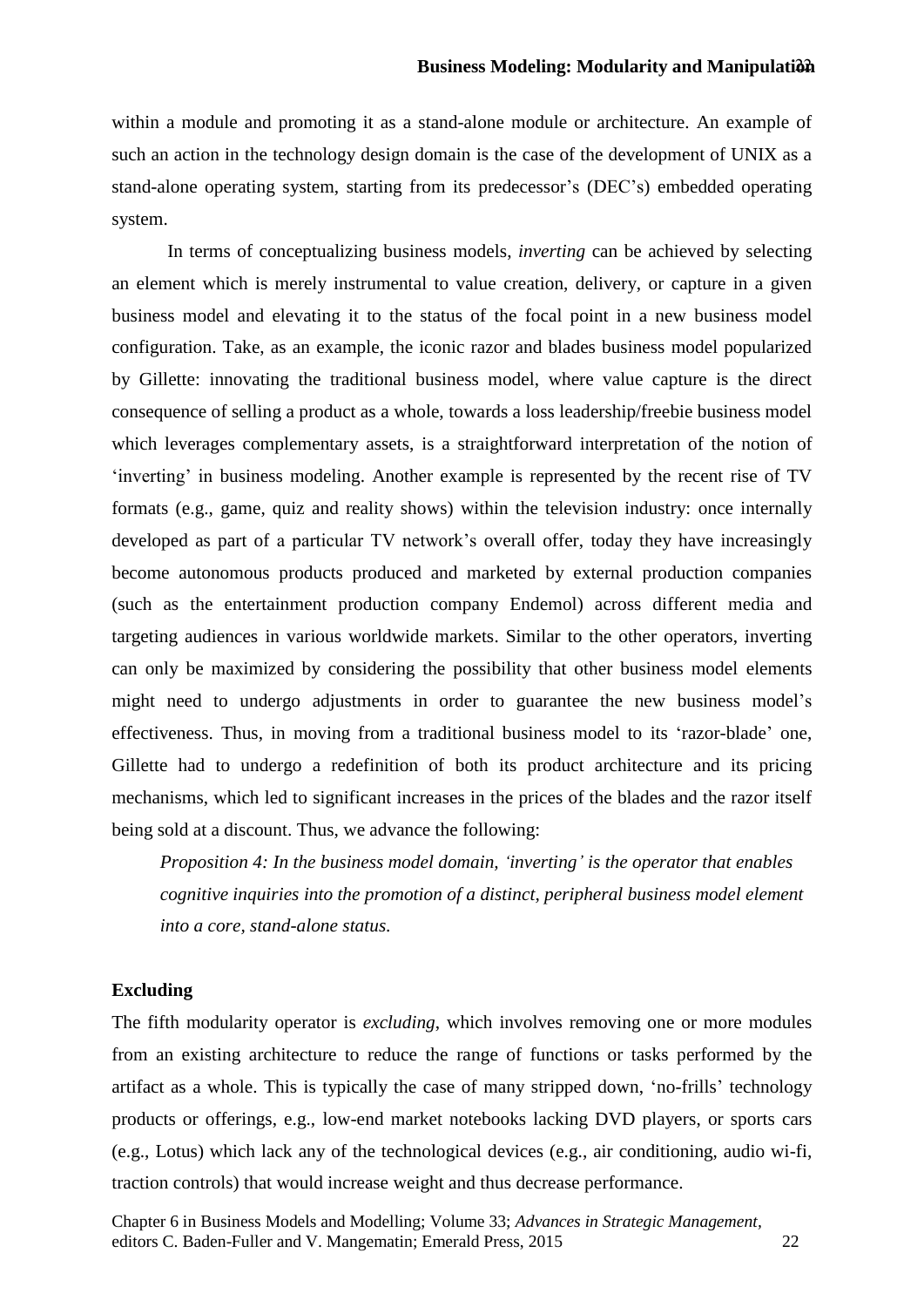The excluding operator is applied by scholars or managers inquiring into eliminating parts of a business model, for example by removing a specific customer segment or even a whole side of a multi-sided business model. Excluding can be a powerful cognitive pattern to evaluate more parsimonious business model configurations by leveraging on a firm's core competences. On a more practical level, excluding can be observed every time a business refocuses its value creation and capture efforts for particular customers. Public radio broadcasting (e.g., US National Public Radio) represents an alternative to commercial radio broadcasting, where advertising is excluded and radio stations seek voluntary contributions from listeners as a simpler value capture device. Another iconic example is low-cost airlines such as Easyjet or Ryanair, which strip the flying experience of its complementary service elements (e.g., free food, pre-assigned seats, included checked-in baggage, etc.) down to the minimum to achieve more competitive pricing. Thus our fifth proposition is:

*Proposition 5: In the business model domain, 'excluding' is the operator that enables cognitive inquiries into eliminating parts of a business model, for example, turning a double-sided business model into a single-sided one.*

## **Porting**

Finally *porting* involves moving a module from one architecture to another, as in the case of using a Linux server within a Windows or an Apple based PC network, by exploiting increased compatibility in the interfaces that allow the various modules to communicate with each other.

In terms of business modeling, porting is implemented by moving whole business models (or some of their elements) from one domain to another. Firms tend to engage with a specific set of business models, but porting elements or entire models in from another industry might create the opportunity for a 'new-to-the-industry' business model, which could improve value creation and capture. Take, as an example, the case of Zynga, the largest developer of social games, which has increased its users' experience by allowing them to play with peers via mobile apps enhanced with several social networking features. This type of value delivery has also been implemented by Sony's Playstation and Microsoft's X-Box, which now offer web-based multiplayer functionalities with social networking features. These video-games examples seem to focus on porting a specific element (the social-network or the peer-to-peer customer engagement) from the social networking (e.g., Facebook) domain to that of video gaming.

However *porting* can also involve entire business models. For instance, take the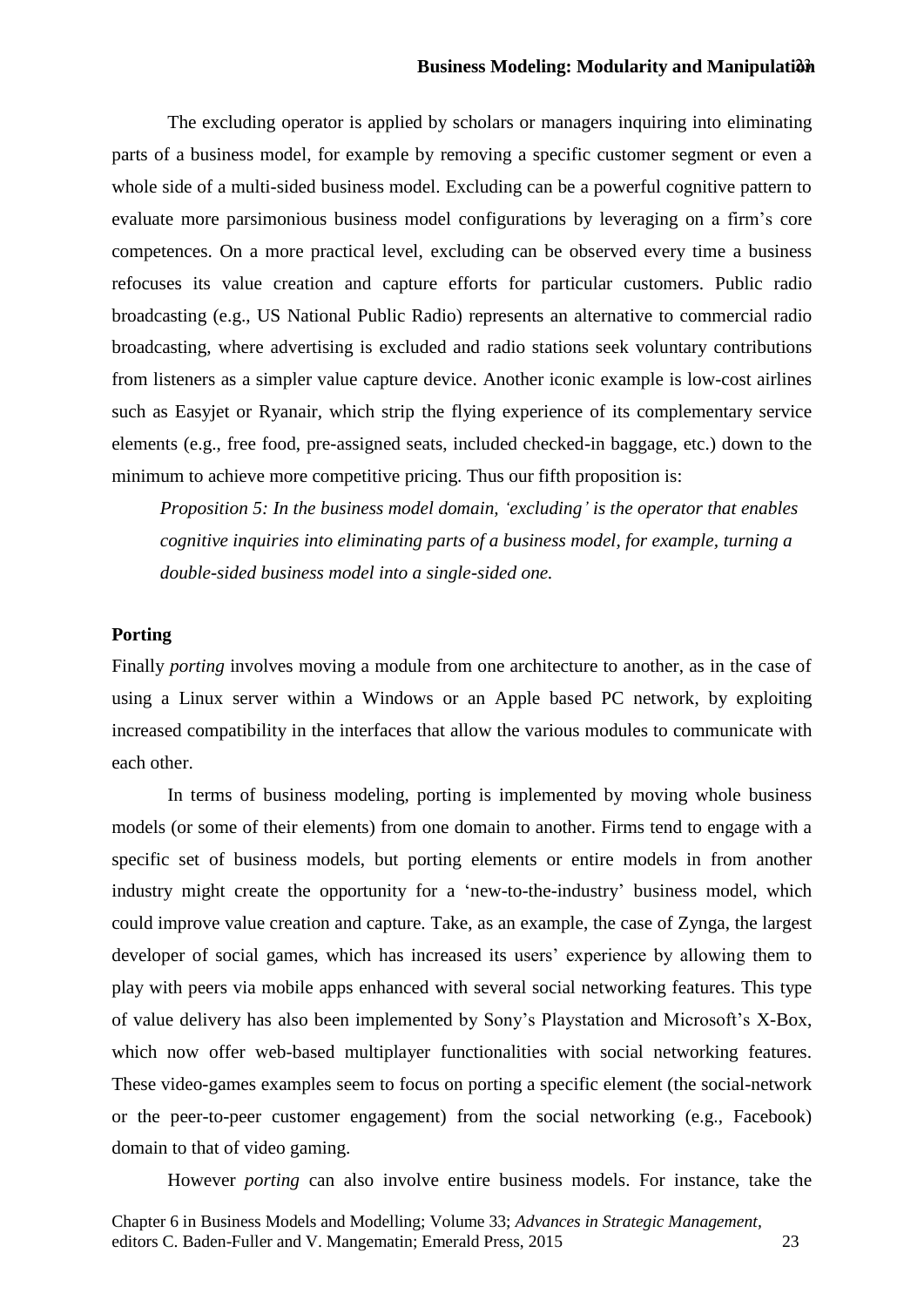increasing introduction of sharing economy models, such as collaborative consumption, into traditional business models such as car rental (e.g., the Zipcar business model). Generally speaking, every time scholars or practitioners speculate on 'how to become the Airbnb of industry  $X'$  or 'the Ikea of industry  $Y'$ , they are making a thought exercise based on the idea of porting. Still, porting a whole business model is an operation that needs not only consideration of the new business model in its entirety, but also its complementarities with other existing business models in the portfolio (when relevant). For example, major airlines wanting to embrace a complementary low-cost service based on a 'Ryanair-like business model' may need to adjust the pricing and services of their prime operation to avoid cannibalization between their own business models. A holistic view of these factors must also consider business model configurations at the portfolio level. Thus we propose:

*Proposition 6: In the business model domain, 'porting' is the operator that enables cognitive inquiries by adopting a business model (or some business model elements) from different domains and industries, and which are which 'new to the field'.*

So far, we have sketched a first overview of the possible opportunities derived by extending some key principles of modularity into business model thinking and manipulation. We have generalized the modularity operators in terms of cognitive patterns that scholars or practitioners might find useful to think about when renewing their business models. We have also considered how those who want to manipulate model elements need to consider the parallel effects on the business model as a whole, or in some cases even at the business model portfolio level. The examples above suggest practical ways in which applying modular operators might help them delve more systematically into thinking and classifying business model change. Moreover, we have considered how scholars and managers might gather deeper insights by looking at existing iconic patterns of business model innovation from their direct competitors, or from other industries.

As an illustration of how applying different operators can result in meaningful business model variations, consider this stylized example of Amazon's business model innovation. Amazon initially challenged its 'bricks and mortar' business model, which was typical of the traditional retailing industry, by substituting a new online distribution platform for its conventional delivery and customer engagement channels (physical stores). A few years later, Amazon introduced another major innovation into its business model, again by substituting the typical e-commerce value chain and linkages (based on proprietary warehousing), to allow other physical sellers to use Amazon's customer base. Similarly,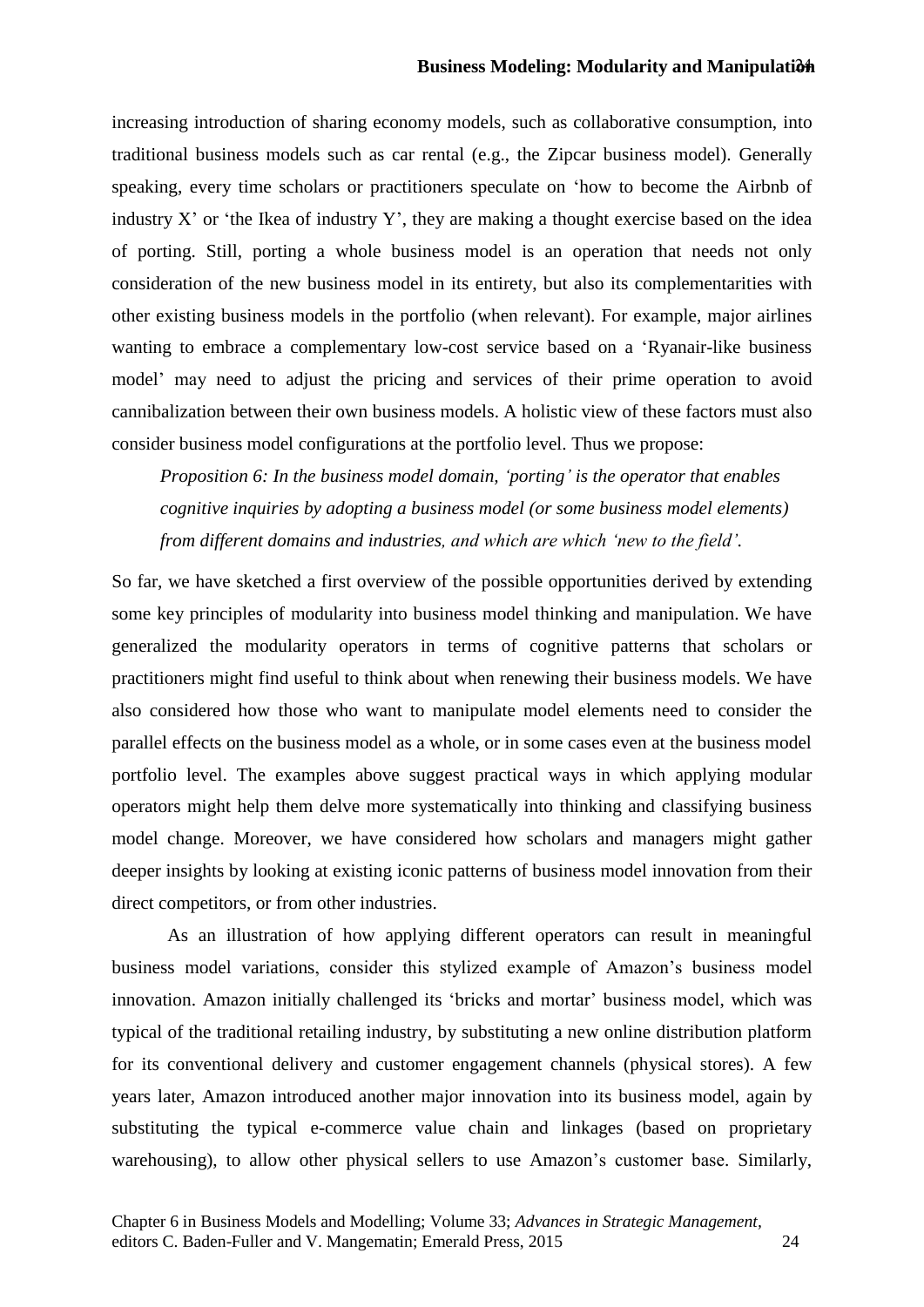allowing final users to buy from both their and their complementors' catalogues can be seen as an example of augmentation, which led to Amazon refashioning its e-commerce platform into a fully double-sided market. Finally, the more recent introduction of Amazon Simple Storage Service (S3) can be seen as the result of inversion, where Amazon's internal assets, traditionally used instrumentally to connect with traditional customers, become the subject of its new Internet-based services and infrastructures offering. All these changes need to fit within an overall portfolio strategy where Amazon adjusts multiple business model elements to make sure that the individual business models first work holistically in themselves, and ultimately within the configurations of its whole business model portfolio.

## **Business Models and Modularity:**

## **Contributions and Research Agenda**

Our paper provides insights into the debate on business modeling and innovation by looking at the business model through a modularity perspective. We speculate about a grammar for describing business model changes in terms of a series of basic operations that can be performed at the cognitive level, and eventually at the activity system level, on a given business model. The (challenging) processes of modularizing and manipulating a model depend strongly on a specific property called *decomposability -* namely the extent to which a system can be subdivided into loosely coupled sub-elements - which is a key characteristic of all complex systems. This conceptualization has been strongly influenced by Simon's (Simon, 1962) idea of *nearly decomposable hierarchic systems*, architectures where interactions within the various subsystems occur at a higher scale and frequency than those that take place across different subsystems. In such instances, even if the decomposability is only imperfect, and some residual interdependencies between subsystems might eventually remain to be dealt with, modularity can act as a first useful approximation to orient cognitive problem-solving activities: effectively breaking down the complexity of the whole system to make problems manageable (Baldwin & Clark, 2000). Thus, higher levels of performance of the whole system could be reached by optimizing its component subsystems. Our classifications provide a basic set of operators to understand such modular-based optimization patterns. However, our contribution can only scratch the surface of such a complex and profound issue, and leaves several possibilities for future investigation.

Table 5 spells out our research agenda on business modeling based on the two trajectories of modularization and manipulation.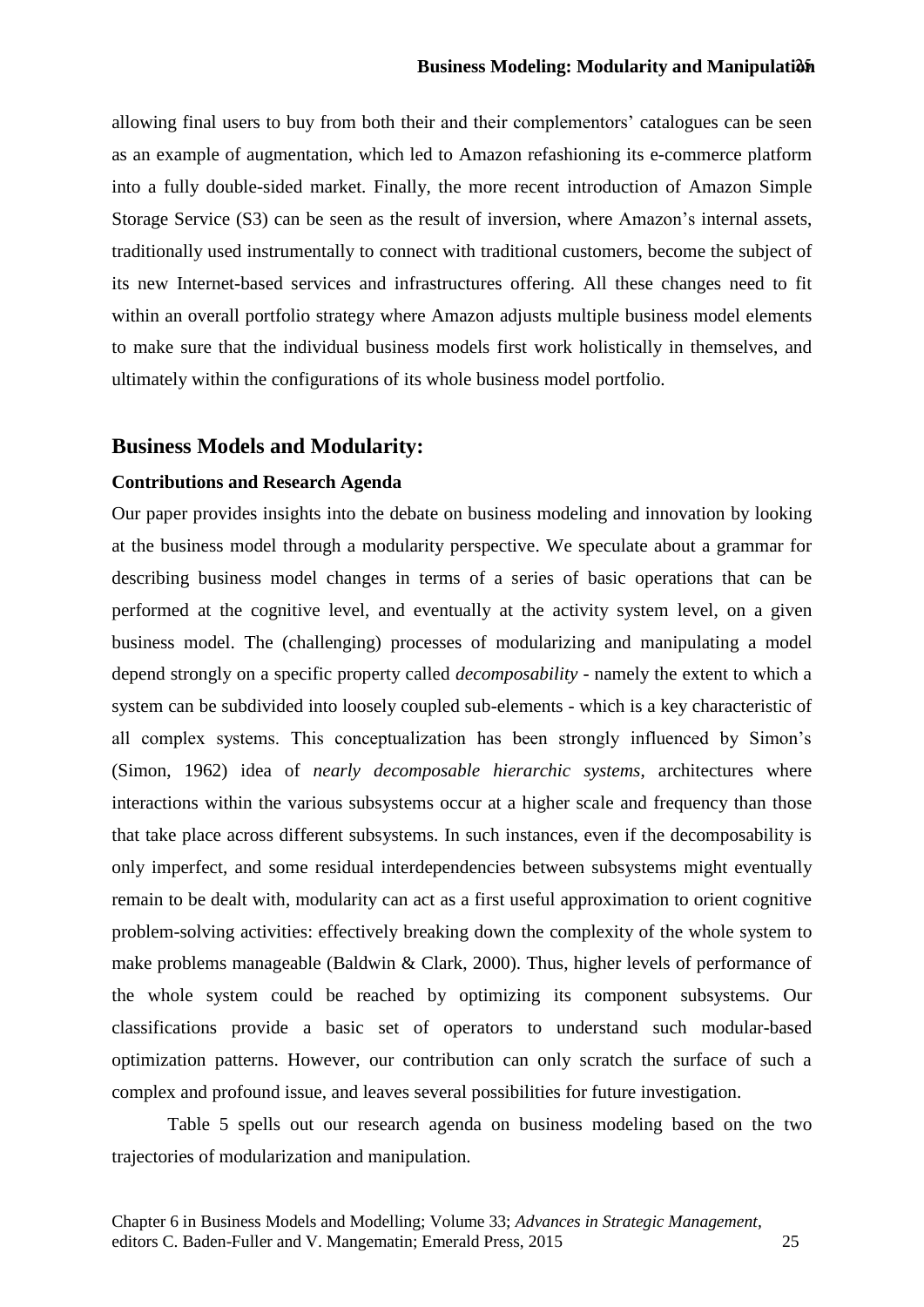| <b>Business model</b><br>agenda | <b>Research topics</b>           | <b>Research questions</b>                                                                                                                     |  |
|---------------------------------|----------------------------------|-----------------------------------------------------------------------------------------------------------------------------------------------|--|
| <b>Modularization</b>           | Model complexity                 | What is an effective and comprehensive level of complexity for<br>a business model? What does the right level of complexity<br>depend on?     |  |
|                                 | Explicitness and<br>reflectivity | How can the business model be made explicit?<br>When and how do managers reflect upon their business model?                                   |  |
|                                 | Level of analysis                | What is the relation between the technological, organizational<br>and knowledge levels in business model modularization?                      |  |
|                                 | <b>Operators</b>                 | Which operators are appropriate and practical for use in a<br>business model context?                                                         |  |
| <b>Manipulation</b>             | Element<br>complementarity       | What are useful ways to map interactions between business<br>model elements? How can workable business model<br>configurations be identified? |  |
|                                 | Context                          | What is a productive context for change? When do / can<br>management teams engage in business model change?                                   |  |

**Table 5: Research topics and questions for business model research**

Among those research opportunities, we isolate a set of compelling questions. For example, what are the conditions under which managers can tackle the challenge of effectively specifying a business model in modular terms? If quasi-decomposability in the underlying architecture allows modular upgradability in complex systems, which principles allow similar innovation patterns in the case of business model manipulation? While the idea that highly independent business model elements allow for simpler experimentation paths towards configurations that yield higher performance seems both straightforward and intriguing, spelling out the recipe for modularization remains challenging. How to reach a quasi-decomposable model should be a key topic for future research.

Model complexity is a central question in considerations about modularization. Which are the relevant management theories that should be drawn on when creating elements' boundaries and specifying their interactions? In this respect, it might be promising to consider marketing and value theories, as well as consumer behavior research, to gain a deeper understanding of how value can been defined - beyond strategic management's rather narrow focus on firm performance - at the cost of considerations of customer surplus and value for stakeholders. An informed abstraction from the activity system underpinning the business may lead to an explicit and workable business model. In the jargon of modularity, such managerial abstractions can be regarded as *design rules* (e.g. Leonard-Barton, 1998). While in artifact design such rules enable modularization by clarifying the inner workings of the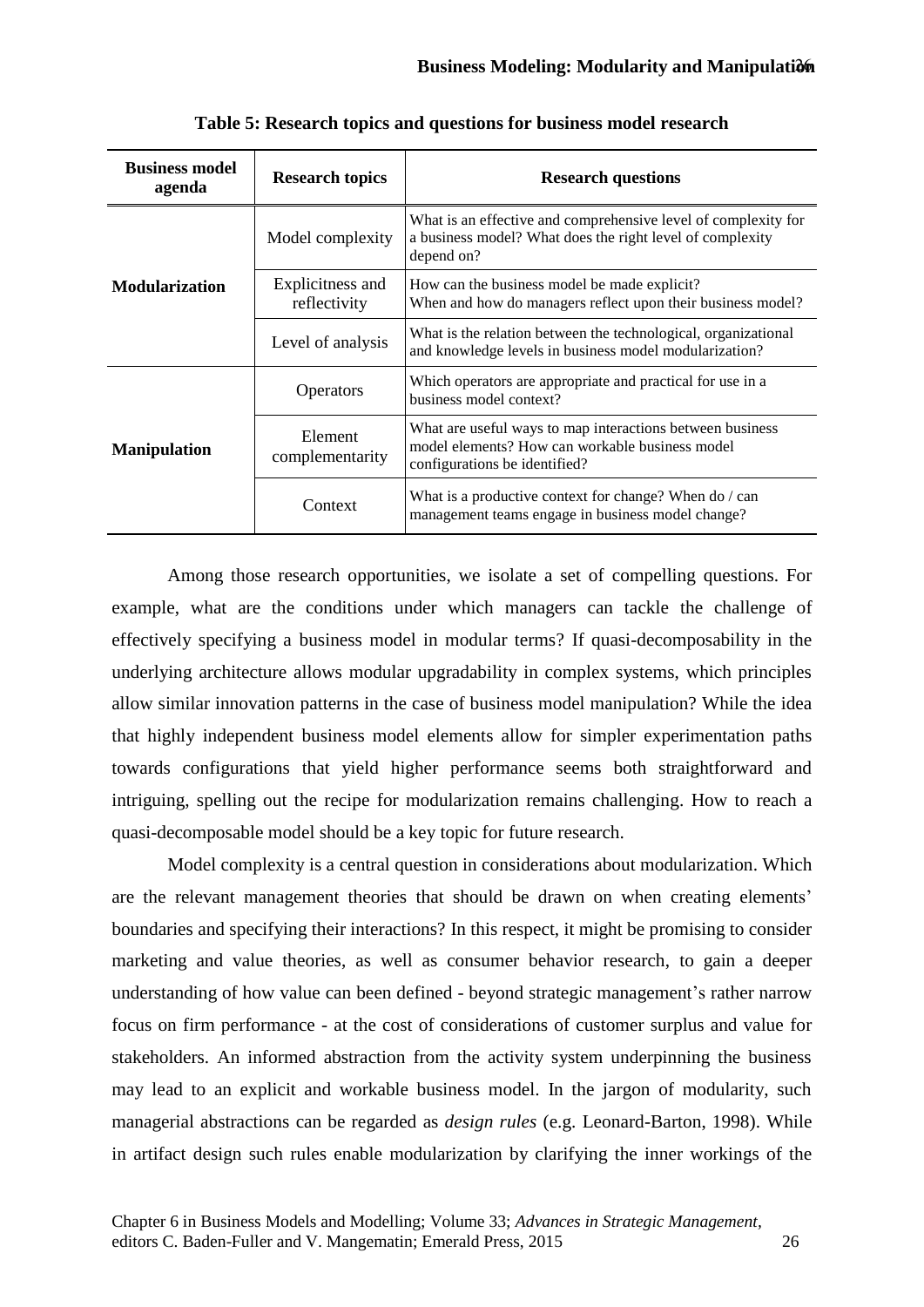business model's entire architecture (i.e., identifying its elements and how their interfaces specify how they are supposed to interact), the design rules that are effective in business modeling are those that make the elements and their interactions explicit in terms of the fundamental value generation, delivery, and capture issues.

In addition to this cognitive perspective on business model modularization, there are two other major enabling factors which can help the modular reconfiguration of a business model. First, there is growing evidence that technological improvements in Information and Communication Technologies (ICT) are enabling the emergence of new business opportunities (Baldwin & Clark, 2000; Brusoni & Prencipe, 2006). Digitalization has allowed shifts in monetization schemes in some content industries from flat fees to pay per use modes, which would previously have been technologically impossible. Thus ICT enables business model changes via the upgrading of their elements, as well as possibly in other ways. Second - beyond purely technological enablers such as ICT - the material and architectural traits of artifacts can create opportunities for new divisions of labor and innovation which promise to have implications for business units or for whole value chains (Amit & Zott, 2001; Zott & Amit, 2008). Moving from interconnected artifact designs towards modularized architectures allows greater opportunity for outsourcing, subcontracting, functional changes, and innovation. Overall, this trend allows for the introduction of changes at the value delivery level by introducing alternative value chain schemes that leave existing value creation and capture mechanisms virtually untouched. It might be interesting to understand how these might influence the architectures of the whole ecosystems on which business models are based (Brusoni et al., 2001; Henderson & Clark, 1990; Kallinikos, 2012). Again, this might be seen as an instance of business model innovation through element upgrading.

Complicating matters further, scholars need to inquire into how modularization could be carried on at different levels. Technological modularity can apply at the level of technological and organizational interdependence (Brusoni & Prencipe, 2006; Sosa, Eppinger & Rowles, 2004), in which tasks can represent routines in a software program, or that are performed by team members speaking to each other. Modularizing a software program means locating sub-routines within one module so as to minimize interactions between modules and enable engineers to work separately on different modules, without interfering too much with each other, and allowing the program to continue to function using multiple modules. Modularizing the organization of multiple teams means dividing tasks so that teams can work in parallel and that most interactions occur within rather than across teams. Sosa et al. (2004; 2007) speak explicitly about the connections between the two levels, and how the modularity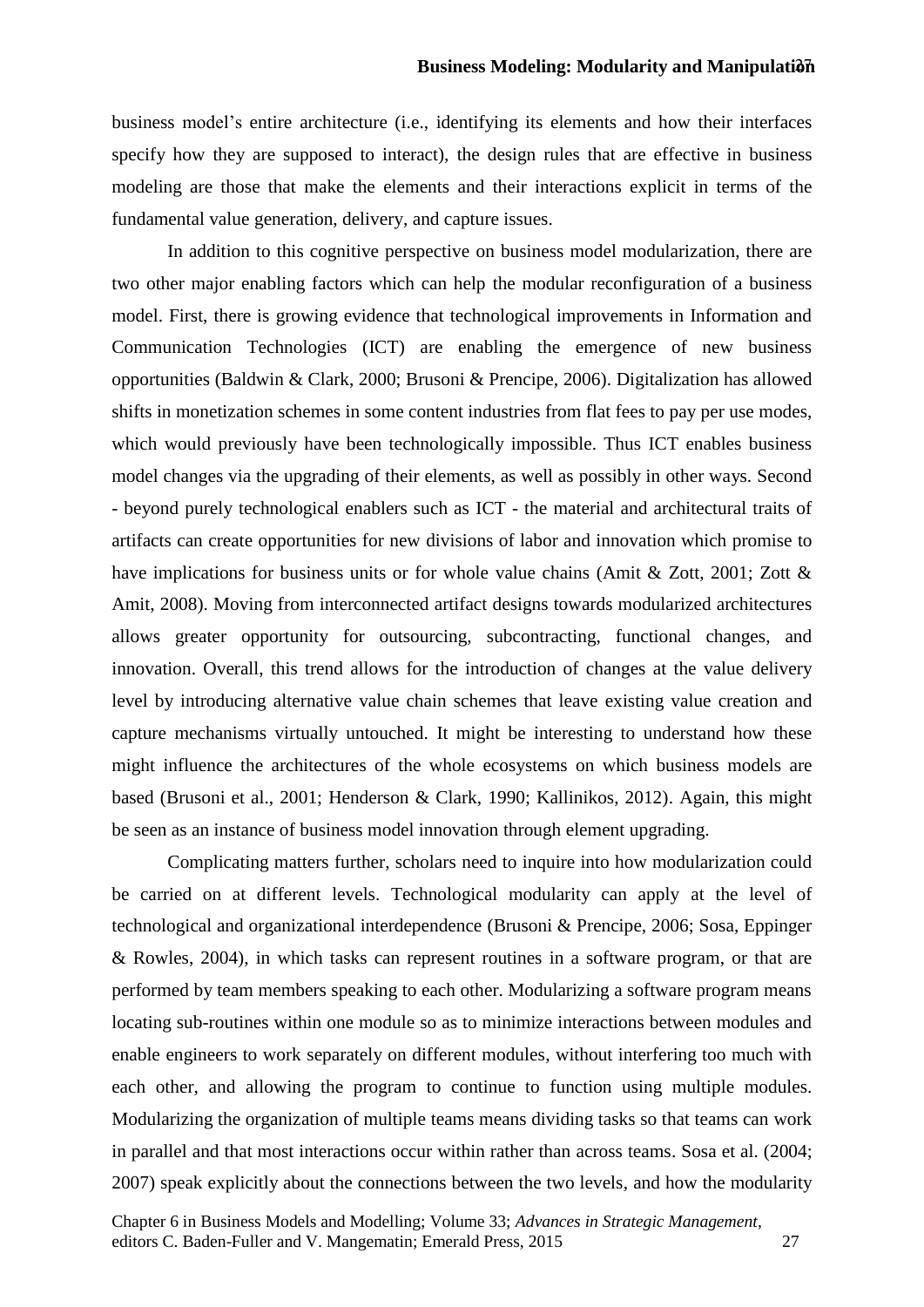of teams should be aligned with the modularity of the technologies on which they are working. When referring to the modularity of business models, we also talk about a third level - the knowledge domain (Brusoni & Prencipe, 2006: 185) - which precedes and accompanies both the organizational and the technology domains, in that managers need to understand what they are modularizing and why - in terms of both business activities and technologies.

The second set of questions, which relate to the issue of manipulability and its boundary conditions, also deserves particular attention. First, some of the lessons learned from modularity can be applied fruitfully regardless of the extent to which a business model is truly modular. Applying modularity principles and operators can also be helpful as a first cognitive approximation in settings where the business model is not made explicit, or is best described as non-modular or as deeply intertwined. In many instances, it may seem that business models are delicate, tightly interconnected systems of parts where changing even a single element could trigger a series of adjustments that would influence the model's overall integration and performance. In this regard, different levels of integration between elements e.g., tightly vs. loosely coupled relationships (Brusoni & Prencipe, 2001b) - might moderate the relationship between a change in an element and the system's overall performance, thus leading to different outcomes. For instance, simply introducing a *premium service* on top of a previously *free* offering will not work out effectively in a business model without also retouching the value creation domain that is being adjusted (the premium user might be not the same as the free user, and engaging such consumers might require different skills). In terms of modularity theory, such a change would trigger a sequence of testing and integration activities between the elements (given their interdependencies, and due to the model's nondecomposability), which might entail adjustments or revisions in various elements before a satisfactory outcome can be reached. This also connects to the idea of product or service bundling (Stremersch & Tellis, 2002), in the sense that bundling different elements together (e.g., different value offers, such as the *premium* and the *free*) will lead to the configuration of the business model (e.g., into a *freemium* model) whose effects might differ from those of just the sum of the two configurations in isolation.

Further, the idea of manipulation deserves attention in terms of how modular operators are applied in business model innovation. Do they highlight alternative, novel, competing, better versions of the original business model's configuration? Or do they suggest complementary, integrative business models that a firm can implement jointly and simultaneously as a way to diversify its recipes for success? Modularity may or may not be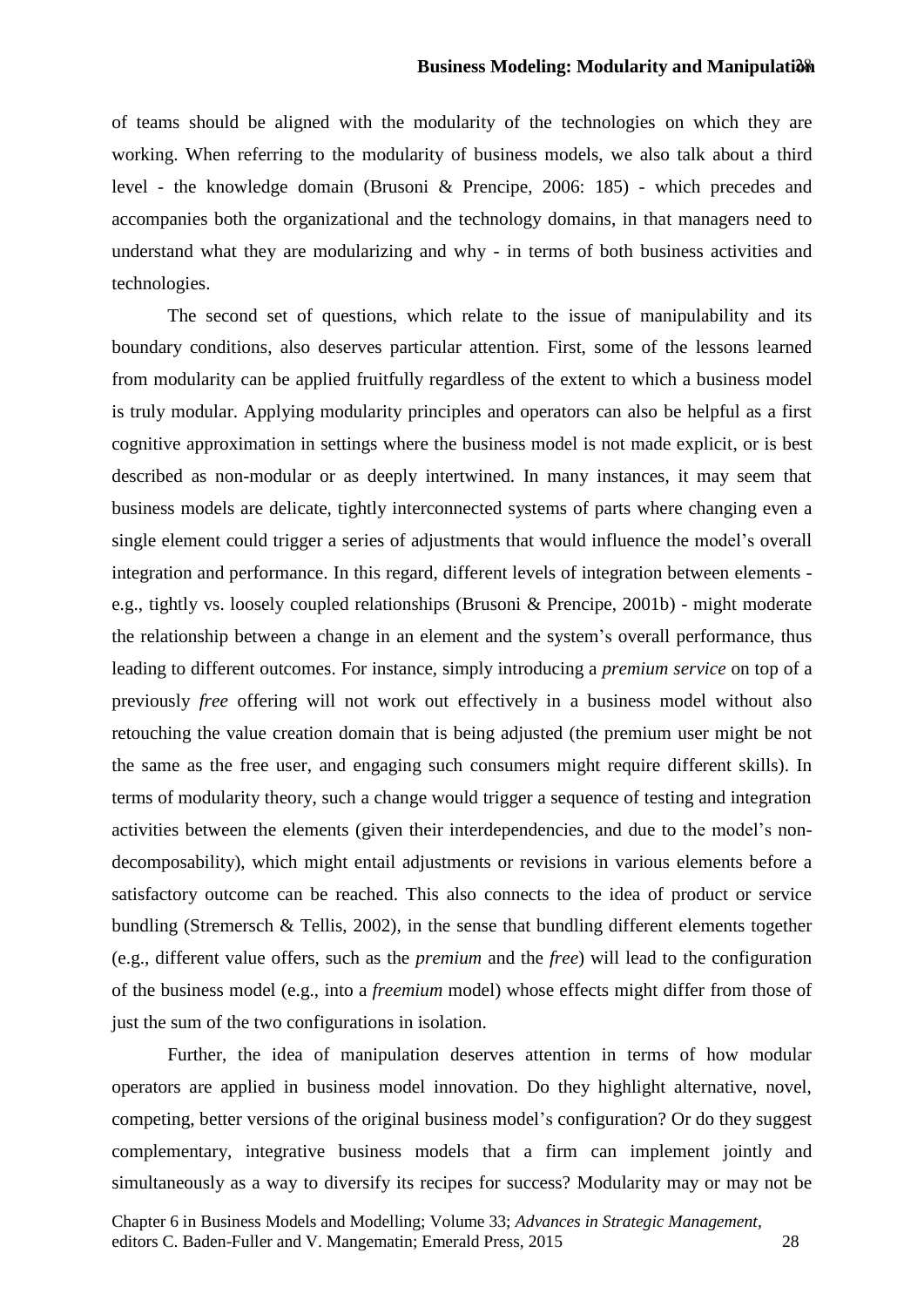an ideal guide - but we can identify three research topics that may help shed light on the application of the operators: the complementarity of elements within business model configurations; the context of manipulation in collective thinking; and engagement among the management team.

Many large companies engage in running more than one business model simultaneously (Casadesus-Masanell & Tarzijan, 2012; Markides & Charitou, 2004), and the manipulation of a business model may lead to complementarities between those different models. Random manipulation cannot be a goal, but rather an informed play that may result in new business model configurations that promise to be viable innovations when implemented. In order to understand complementarities among business model elements (and between entire models) it may first of all be helpful to map and follow the interactions that exist in the current configuration. Value delivery involves upstream and downstream partners, whose behaviors may be beyond the control of the focal firm, and such partners may limit information flows about their critical strategic moves. Future research in strategy should consider multiple business models explicitly, and which sorts of configurations prove viable for firms. Literature on this topic is scarce, despite the insights that complementarities between business models matter both for performance and for competitive dynamics and innovation.

Finally, our analogical reasoning compares technology and business model operators, suggesting that modularity theory might inform both technologies and business models. However, a well-known trade-off applies in both fields: the modularization of a system should not be thought of as being independent of its environment, lest it suffers from being locked in to inferior designs or inefficient search patterns (Baden-Fuller & Haefliger, 2013). Thus, the modularization of a business model as a cognitive task should take into account the intensity of environmental change: this is a prerequisite for effective business model change, and so may be a limitation on the usefulness of the operators we outline above.

Innovation is not a leisurely activity, and needs to be conducted under strict deadlines. Others have compared management to theatre production, and insisted that the costs of iteration in experimentation mean that knowledge work becomes more and more like rehearsals prior to stage performances (Austin & Devin, 2003). Business models reduce reality to a set of comprehensive elements that can be rehearsed and then played out under various scenarios - and quickly, cheaply, and collectively. The rehearsal requires manipulation of the different elements so that the play (the new business model) comes together as a coherent and effective piece in performance. All the actors involved need to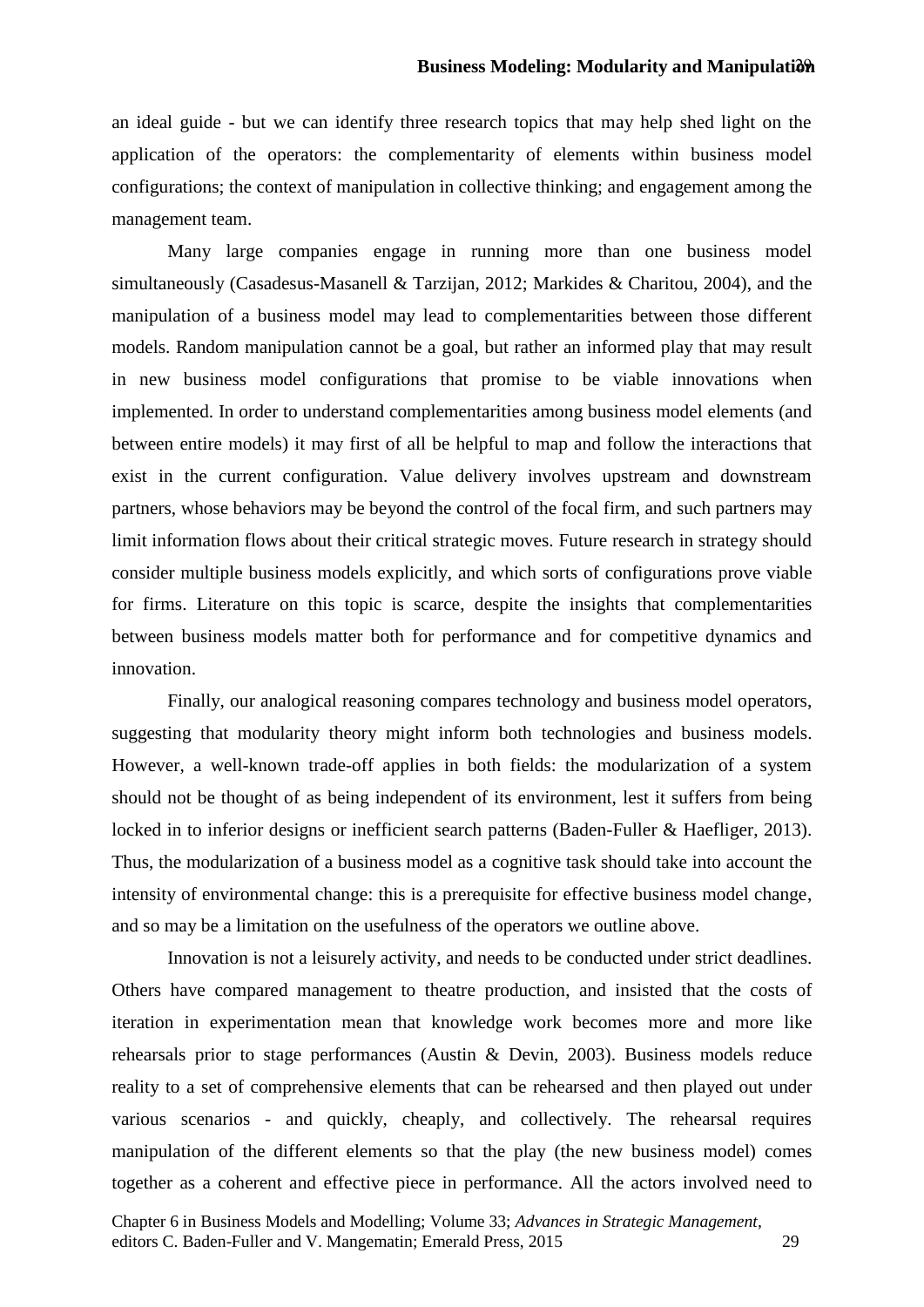watch, learn, and agree on what the new production will look like: only then can implementation start and the new strategy hit the ground running. We are confident that future research leveraging modularity theory can inform scholars and practitioners about the challenging process of understanding the interplay between cognition and action in business model innovation.

## **Acknowledgements**

We would like to thank Mary Morgan for many insightful discussions on the role of cognition and modularity in business models. We gratefully acknowledge the AiSM Special Issue Senior Editor Vincent Mangematin and the two anonymous reviewers for their expert and constructive comments. We also thank Santi Furnari, Alessandro Giudici, Alessandro Narduzzo, Simone Santoni, Valerie Sabatier, Enrico Zaninotto and all the participants at the internal 'brown-bag' seminar series and the Business Model Mini Conference at Cass Business School for their precious suggestions. This work was supported by the European Commission's Marie-Curie Actions (Project nr. 301688 - Project Acronym AJ86RH5GYM - FP7-PEOPLE-2011-IEF) and the EPSRC UK Research Council (EP/K039695/1 Building Better Business Models).

## **References**

- Amit R. & Zott C. (2001). Value creation in e-business. *Strategic management journal*, **22**(6-7): 493- 520.
- Austin R.D. & Devin L. (2003). *Artful making: What managers need to know about how artists work*: FT Press.
- Baden-Fuller C. & Morgan M.S. (2010). Business models as models. *Long Range Planning*, **43**(2-3): 156-171.
- Baden-Fuller C. & Haefliger S. (2013). Business Models and Technological Innovation. *Long Range Planning*, **46**(6): 419-426.
- Baden-Fuller C. & Mangematin V. (2013). Business models: A challenging agenda. *Strategic Organization*, **11**(4): 418-427.
- Baldwin C., Hienerth C. & Von Hippel E. (2006). How user innovations become commercial products: A theoretical investigation and case study. *Research policy*, **35**(9): 1291-1313.
- Baldwin C.Y. & Clark K.B. (2000). *Design rules: The power of modularity*: The MIT Press.
- Baldwin C.Y. & Clark K.B. (2003). Managing in an age of modularity, *Managing in the Modular Age: Architectures, Networks, and Organizations*: 149-171. Oxford: Blackwell Publishers.
- Baldwin C.Y. (2008). Where do transactions come from? Modularity, transactions, and the boundaries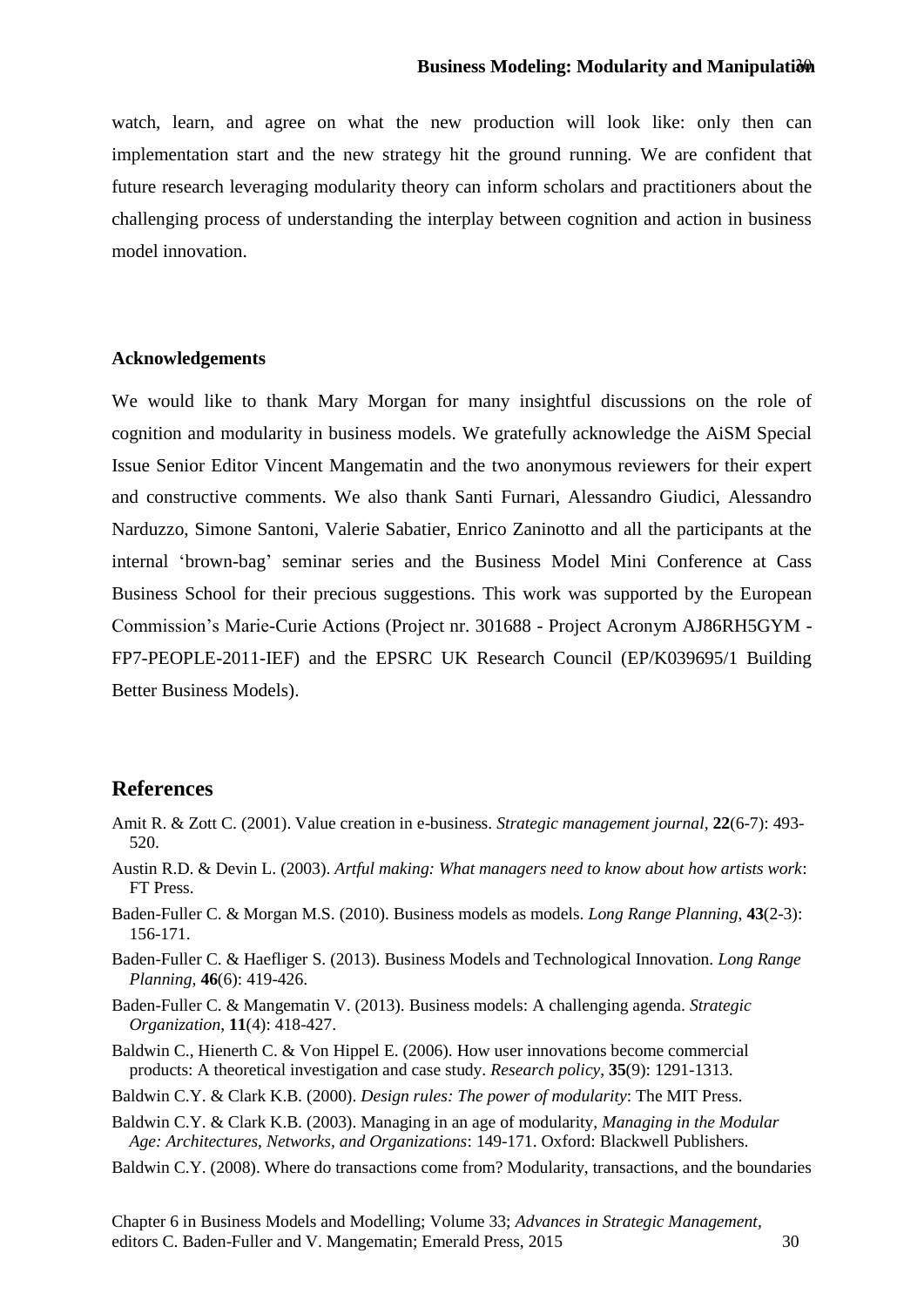of firms. *Industrial and corporate change*, **17**(1): 155-195.

- Barney J.B. (1991). Firm Resources and Sustained Competitive Advantage. *Journal of Management*, **17**(1): 99-120.
- Bonina C. & Liebenau J. (2015). Modularity, technology and business model innovation. *Working Paper*.
- Boumans M.J. (2009). Grey-Box Understanding in Economics. In H. W. De Regt & S. Leonelli & K.- O. Eigner (Eds.), *Scientific Standing: Philosophical Perspectives*: 210-229. Pittsburgh, PA: University of Pittsburgh Press.
- Brusoni S. & Prencipe A. (2001a). Unpacking the black box of modularity: technologies, products and organizations. *Industrial and Corporate Change*, **10**(1): 179-205.
- Brusoni S. & Prencipe A. (2001b). Managing knowledge in loosely coupled networks: exploring the links between product and knowledge dynamics. *Journal of Management Studies*, **38**(7): 1019- 1035.
- Brusoni S., Prencipe A. & Pavitt K. (2001). Knowledge Specialization, Organizational Coupling, and the Boundaries of the Firm: Why Do Firms Know More Than They Make? *Administrative Science Quarterly*, **46**(4): 597-621.
- Brusoni S. & Prencipe A. (2006). Making design rules: A multidomain perspective. *Organization science*, **17**(2): 179-189.
- Brusoni S., Marengo L., Prencipe A. & Valente M. (2007). The value and costs of modularity: a problem-solving perspective. *European Management Review*, **4**(2): 121-132.
- Casadesus-Masanell R. & Ricart J.E. (2010). From strategy to business models and onto tactics. *Long Range Planning*, **43**(2-3): 195-215.
- Casadesus-Masanell R. & Tarzijan J. (2012). When One Business Model Isn't Enough. *Harvard Business Review*, **90**(1-2): 132-137.
- Chesbrough H. & Rosenbloom R.S. (2002). The role of the business model in capturing value from innovation: evidence from Xerox Corporation's technology spin‐ off companies. *Industrial and corporate change*, **11**(3): 529-555.
- Chesbrough H. (2010). Business model innovation: opportunities and barriers. *Long range planning*, **43**(2-3): 354-363.
- Demil B. & Lecocq X. (2010). Business model evolution: in search of dynamic consistency. *Long Range Planning*, **43**(2-3): 227-246.
- Devetag G. & Zaninotto E. (2001). The imperfect hiding: Some introductory concepts and preliminary issues on modularity. *ROCK Working Papers*.
- Doz Y.L. & Kosonen M. (2010). Embedding strategic agility: A leadership agenda for accelerating business model renewal. *Long Range Planning*, **43**(2-3): 370-382.
- Eisenmann T., Parker G. & Van Alstyne M. (2011). Platform envelopment. *Strategic Management Journal*, **32**(12): 1270-1285.
- French S., Maule J. & Papamichail N. (2009). *Decision behaviour, analysis and support*: Cambridge University Press.
- Füller J., Jawecki G. & Mühlbacher H. (2007). Innovation creation by online basketball communities. *Journal of Business Research*, **60**(1): 60-71.
- Gambardella A. & McGahan A.M. (2010). Business-model innovation: General purpose technologies and their implications for industry structure. *Long Range Planning*, **43**(2-3): 262-271.
- Garud R. & Kumaraswamy A. (1993). Changing competitive dynamics in network industries: An exploration of Sun Microsystems' open systems strategy. *Strategic Management Journal*, **14**(5): 351-369.
- Garud R. & Kumaraswamy A. (1995). Technological and organizational designs for realizing economies of substitution. *Strategic Management Journal*, **16**(S1): 93-109.

Chapter 6 in Business Models and Modelling; Volume 33; *Advances in Strategic Management,* editors C. Baden-Fuller and V. Mangematin; Emerald Press, 2015 31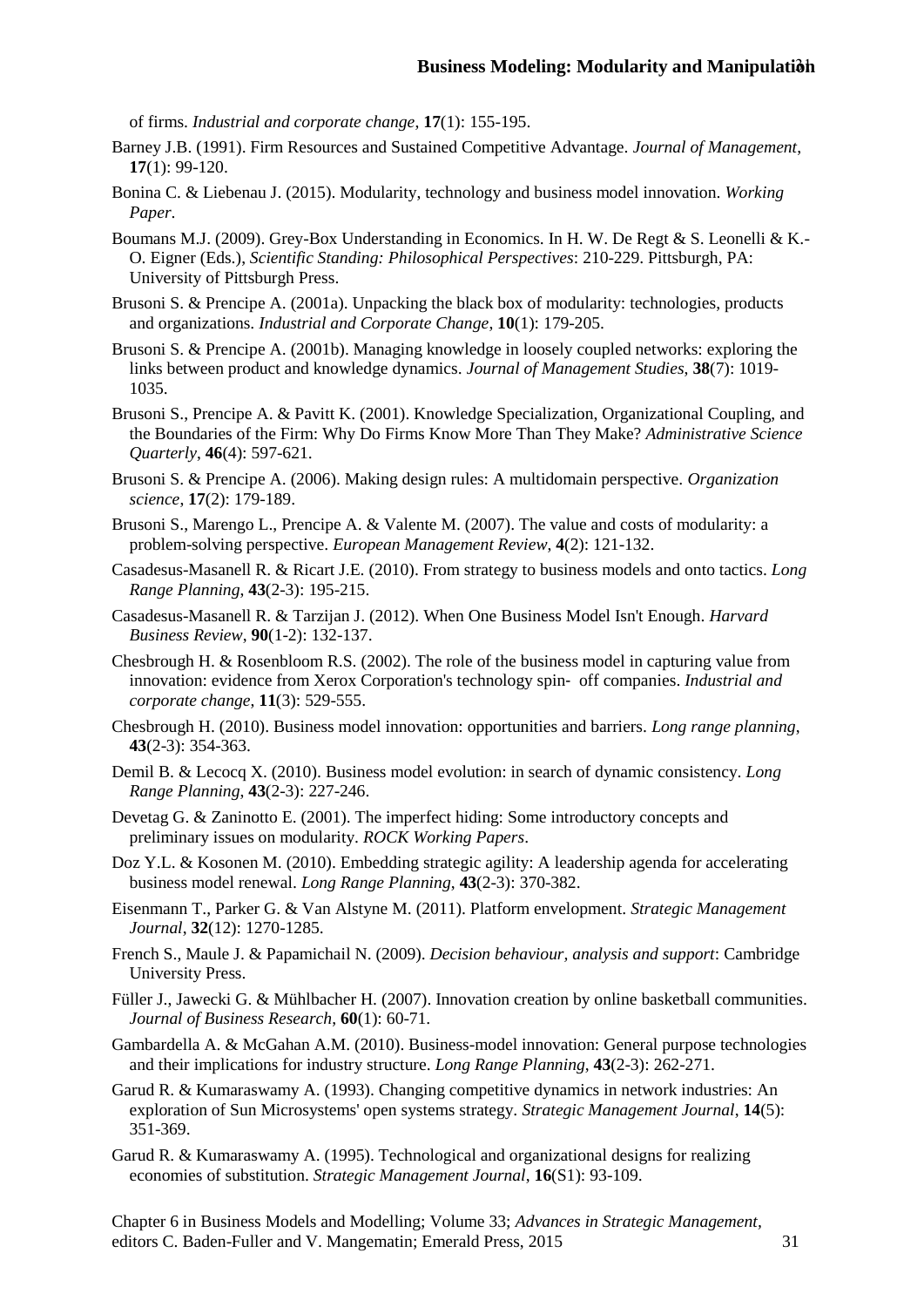- Garud R., Kumaraswamy A. & Langlois R. (2009). *Managing in the modular age: architectures, networks, and organizations*: John Wiley & Sons.
- Gavetti G., Levinthal D.A. & Rivkin J.W. (2005). Strategy making in novel and complex worlds: the power of analogy. *Strategic Management Journal*, **26**(8): 691-712.
- Henderson R.M. & Clark K.B. (1990). Architectural Innovation: The Reconfiguration of Existing Product Technologies and the Failure of Established Firms. *Administrative Science Quarterly*, **35**(1): 9-30.
- Hienerth C., Keinz P. & Lettl C. (2011). Exploring the nature and implementation process of usercentric business models. *Long Range Planning*, **44**(5): 344-374.
- Kallinikos J. (2012). Form, function, and matter: Crossing the border of materiality. *Materiality and organizing: Social interaction in a technological world*: 67-87.
- Kodama F. (2004). Measuring emerging categories of innovation: Modularity and business model. *Technological Forecasting and Social Change*, **71**(6): 623-633.
- Langlois R.N. & Robertson P.L. (1992). Networks and innovation in a modular system: Lessons from the microcomputer and stereo component industries. *Research Policy*, **21**(4): 297-313.
- Leonard-Barton D. (1998). *Wellsprings of knowledge: Building and sustaining the sources of innovation*: Harvard Business Press.
- Markides C. & Charitou C.D. (2004). Competing with dual business models: A contingency approach. *The Academy of Management Executive*, **18**(3): 22-36.
- Martins L.L., Rindova V.P. & Greenbaum B.E. (2015). Unlocking the Hidden Value of Concepts: A Cognitive Approach to Business Model Innovation. *Strategic Entrepreneurship Journal,* **9**(1): 99- 117.
- Massa L. & Tucci C.L. (2013). Business model innovation. *The Oxford Handbook of Innovation Management*: 420.
- Morgan M.S. (1991). *The stamping out of process analysis in econometrics*: Brookfield.
- Morgan M.S. (2012). *The world in the model: how economists work and think*: Cambridge University Press.
- Osterwalder A. & Pigneur Y. (2010). *Business Model Generation: A Handbook For Visionaries, Game Changers, And Challengers*: John Wiley & Sons.
- Parmatier G. (2015). Modularity in business model portfolios. Lessons from the digital industry. *Working Paper*.
- Parnas D.L. (1972). On the criteria to be used in decomposing systems into modules. *Communications of the ACM*, **15**(12): 1053-1058.
- Rochet J.C. & Tirole J.( 2003). Platform competition in two-sided markets. *Journal of the European Economic Association*, **1**(4): 990-1029.
- Rochet J.C. & Tirole J. (2006). Two-sided markets: a progress report. *The RAND Journal of Economics*, **37**(3): 645-667.
- Schilling M.A. (2000). Toward a general modular systems theory and its application to interfirm product modularity. *Academy of Management Review*, **25**(2): 312-334.
- Simon H.A. (1962). The Architecture of Complexity. *Proceedings of the American Philosophical Society*, **106**(6): 467-482.
- Sosa M.E., Eppinger S.D. & Rowles C.M. (2004). The misalignment of product architecture and organizational structure in complex product development. *Management science*, 50(12): 1674- 1689.
- Sosa M.E., Eppinger S.D. & Rowles C.M. (2007). A network approach to define modularity of components in complex products. *Journal of mechanical design*, **129**(11): 1118-1129.
- Stremersch S. & Tellis G.J. (2002). Strategic bundling of products and prices: A new synthesis for marketing. *Journal of Marketing*, **66**(1): 55-72.

Chapter 6 in Business Models and Modelling; Volume 33; *Advances in Strategic Management,* editors C. Baden-Fuller and V. Mangematin; Emerald Press, 2015 32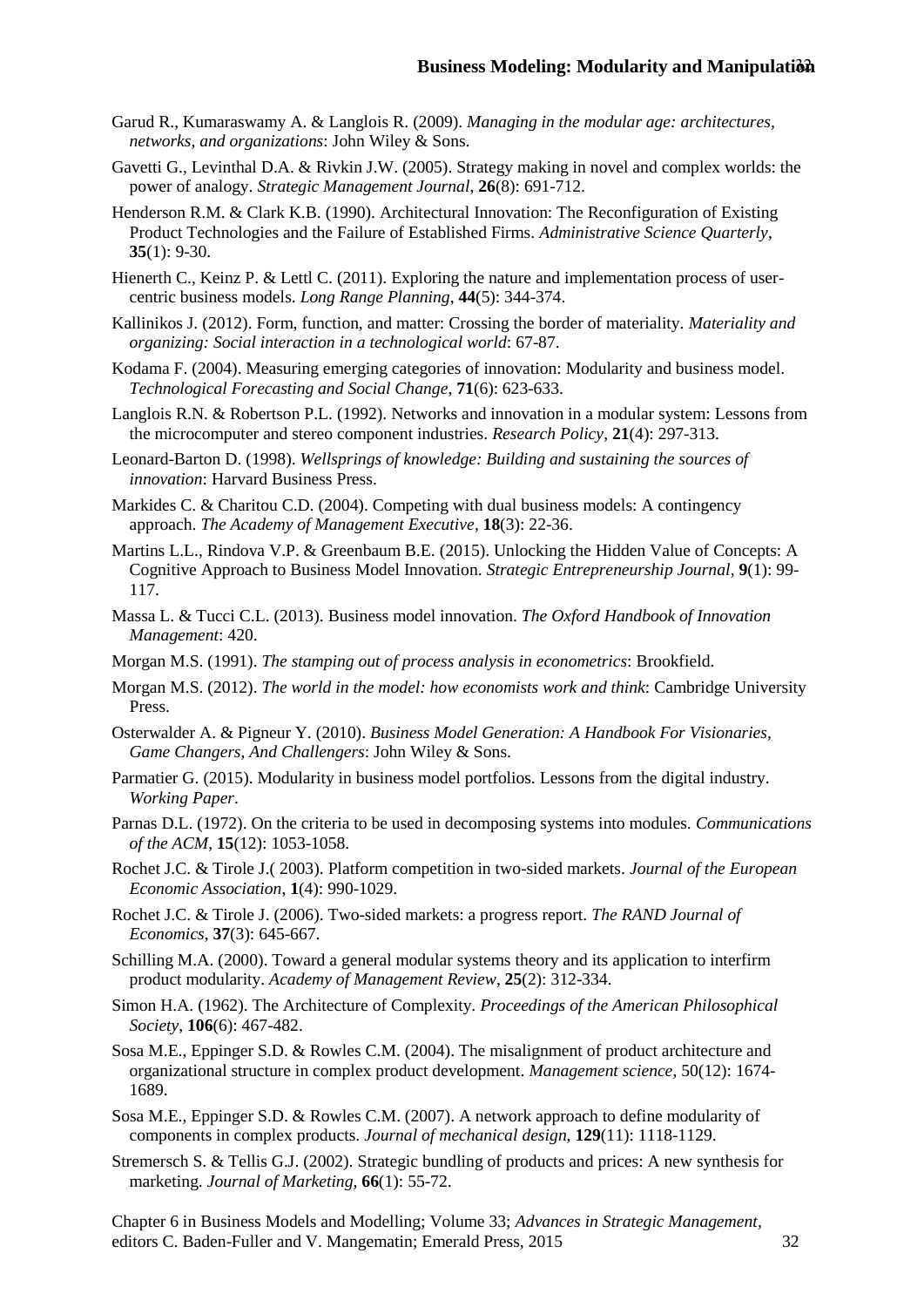- Teece D.J. (2010). Business models, business strategy and innovation. *Long Range Planning*, **43**(2-3): 172-194.
- Yoo Y., Boland Jr R.J., Lyytinen K. & Majchrzak A. (2012). Organizing for innovation in the digitized world. *Organization Science*, **23**(5): 1398-1408.
- Zott C. & Amit R. (2007). Business model design and the performance of entrepreneurial firms. *Organization Science*, **18**(2): 181-199.
- Zott C. & Amit R. (2008). The fit between product market strategy and business model: implications for firm performance. *Strategic Management Journal*, **29**(1): 1-26.
- Zott C. & Amit R. (2010). Business model design: an activity system perspective. *Long range planning*, **43**(2-3): 216-226.
- Zott C., Amit R. & Massa L. (2011). The business model: recent developments and future research. *Journal of Management*, **37**(4): 1019-1042.

## **Biographies**

**Paolo Aversa** is assistant professor of strategy at Cass Business School, City University London. He received his Ph.D. from the University of Bologna and spent his post-doc time at the Wharton School, University of Pennsylvania, after which he was awarded an EU Marie-Curie Fellowship. His research interests include technological innovation, environmental turbulence, buyer–supplier alliances and business models. His research has been published in *Organization Science* and *Industrial and Corporate Change. Cass Business School, City University London, 106 Bunhill Row, London, EC1Y 8TZ UK. e-mail: paolo.aversa.1@city.ac.uk*

**Stefan Haefliger** is Professor in strategic management and innovation at Cass Business School, City University London. He received his Ph.D. in management science from the University of St.Gallen. His research and teaching focuses on the practice of open innovation, knowledge reuse, and design, organisational regulation, and business models. Stefan serves as an associate editor for *Long Range Planning* and his research has appeared in such journals as *Management Science, Research Policy, Industrial and Corporate Change,* and *MIS Quarterly. Cass Business School, City University London, 106 Bunhill Row, London, EC1Y 8TZ UK e-mail: stefan.haefliger.1@city.ac.uk*

**Alessandro Rossi** is assistant professor of management at the Department of Economics and Management, University of Trento. He received his Ph.D. from the University of Udine. His research interests include modularity in design and problem solving, innovation in knowledge intensive sectors, and business modeling. His works have featured in *Mind & Society, Journal of Economic Interaction and Coordination, Group Decision and Negotiation, Revue*